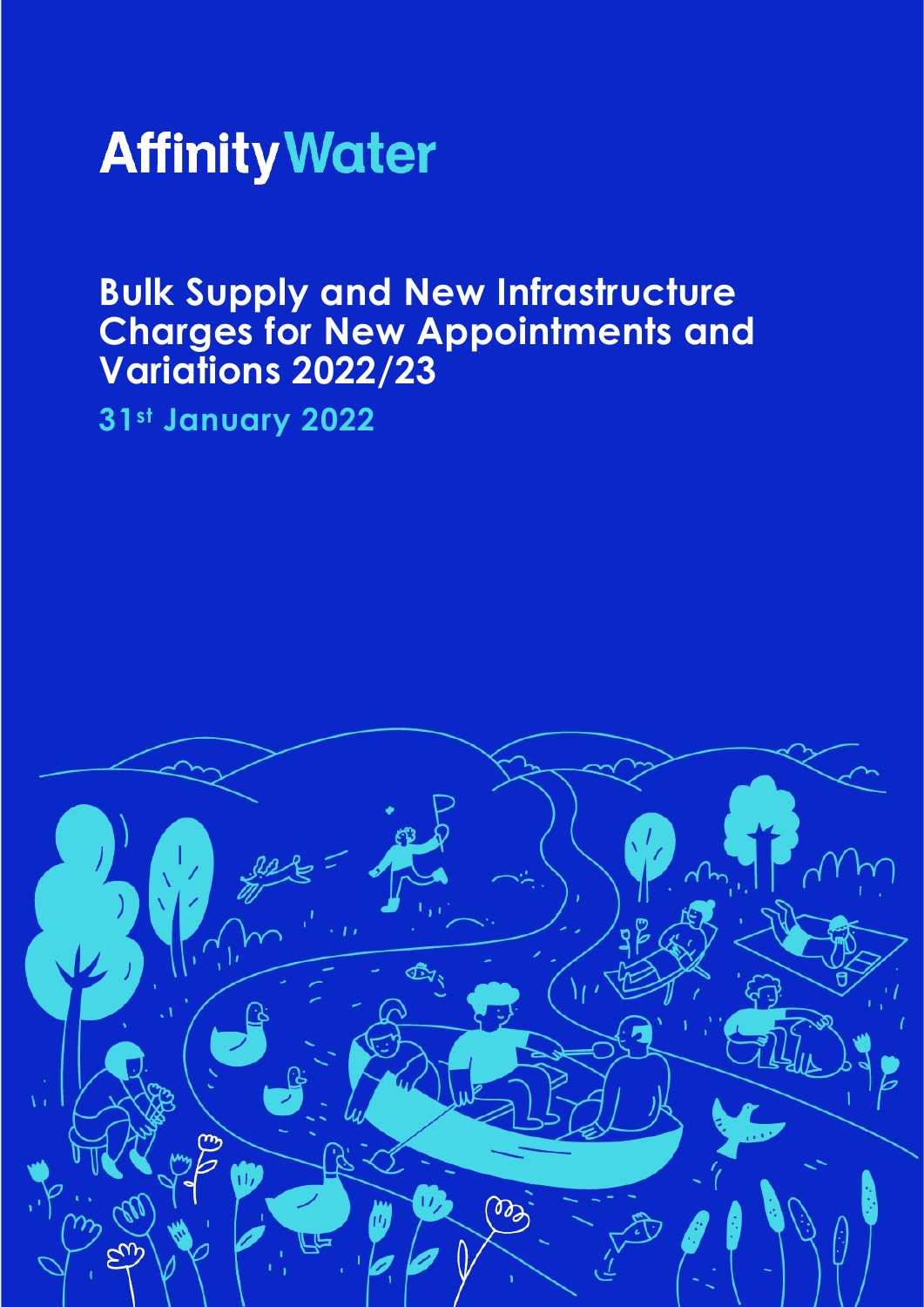# **Contents**

| 1.  |     |  |
|-----|-----|--|
| 1.1 |     |  |
|     | 1.2 |  |
| 2.  |     |  |
| 2.1 |     |  |
| 2.2 |     |  |
| 2.3 |     |  |
| 2.4 |     |  |
| 2.5 |     |  |
| 3.  |     |  |
| 3.1 |     |  |
| 3.2 |     |  |
| 3.3 |     |  |
| 3.4 |     |  |
| 3.5 |     |  |
| 4.  |     |  |
| 4.1 |     |  |
|     | 4.2 |  |
| 5.  |     |  |
| 5.1 |     |  |
|     | 5.2 |  |
|     | 5.3 |  |
| 6.  |     |  |
| 6.1 |     |  |
| 6.1 |     |  |
| 7.  |     |  |
| 7.1 |     |  |
|     | 7.2 |  |
|     | 7.3 |  |
|     |     |  |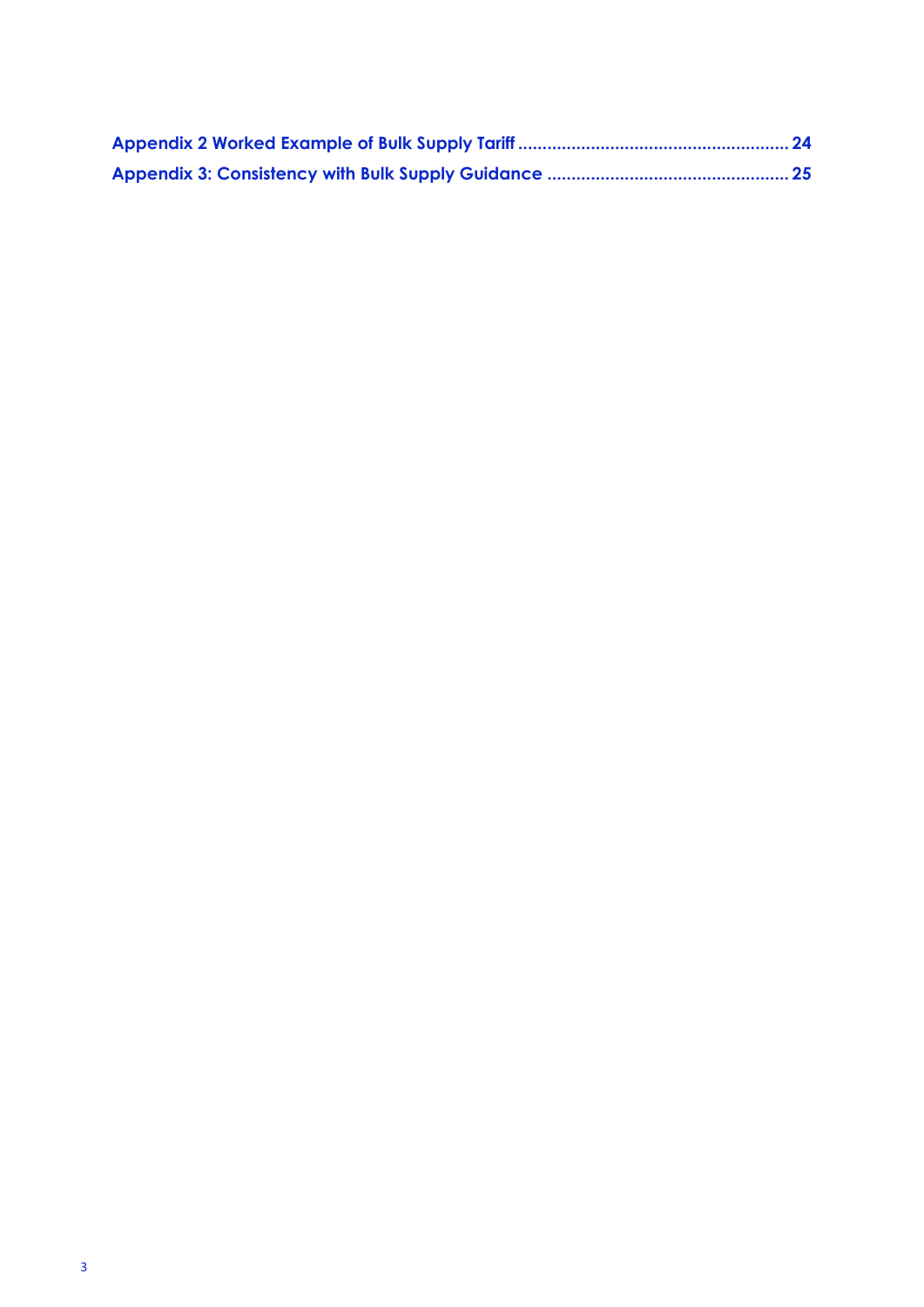## <span id="page-3-0"></span>**1. Background**

## <span id="page-3-1"></span>1.1 Context

The New Appointments and Variations (NAVs) mechanism in England and Wales supports new entrants into the wholesale water and sewerage sector and also allows incumbent water and/or sewerage companies to expand into other geographic areas. Typically, NAV operations relate to new housing developments where instead of the incumbent, a NAV constructs, operates and maintains the local 'on-site' infrastructure necessary to supply new homes. The NAV, rather than the incumbent, supplies water and bills the occupants. NAVs are licensed by Ofwat to carry out these activities.

To operate within Affinity Water Limited's (AWL) region a NAV company may require a bulk supply of water from us. In this context a bulk supply is the supply of water services from us as the incumbent appointed company, to a NAV company. To facilitate the bulk supply, we construct and charge for a connection from our existing network to the agreed point(s) of connection with the NAV's on-site infrastructure.

Where we provide bulk supplies, we make charges for those services, as part of bulk supply agreements in place between ourselves and NAVs. The charges we make have a significant bearing on the operating margin the NAV may achieve to allow it to finance, maintain and operate its assets and carry out its appointed activities on its site or sites.

In May 2018, after consultation, Ofwat published guidance<sup>1</sup> on bulk charges for NAVs. Accordingly, we revised our approach to bulk charges for charges effective from 1st April 2019 to meet those requirements. We made minor refinements to our approach for charges effective from 1st April 2020, for example updating the return on capital for the PR19 outcome.

On 14<sup>th</sup> July 2020 Ofwat published a consultation<sup>2</sup> on updating the guidance alongside a report <sup>3</sup> by its consultants, Cambridge Economic Policy Associates (CEPA). This report studied the industry's application of guidance and made suggestions for further development of charges. Ofwat published on 10<sup>th</sup> November 2020 the conclusions<sup>4</sup> of its July 2020 consultation and its final proposals<sup>5</sup> for revising guidance, with a further update<sup>6</sup> on guidance in January 2021.

Ofwat expects that incumbent companies introduce necessary changes in charges taking effect from 1st April 2021, whilst also acknowledging that in some areas further

<sup>1</sup> Se[e https://www.ofwat.gov.uk/publication/bulk-charges-for-navs-final-guidance/](https://www.ofwat.gov.uk/publication/bulk-charges-for-navs-final-guidance/)

<sup>2</sup> Se[e https://www.ofwat.gov.uk/consultation/consultation-on-bulk-charges-for-new-appointments-and-variations](https://www.ofwat.gov.uk/consultation/consultation-on-bulk-charges-for-new-appointments-and-variations-navs/)[navs/](https://www.ofwat.gov.uk/consultation/consultation-on-bulk-charges-for-new-appointments-and-variations-navs/)

<sup>3</sup> Se[e https://www.ofwat.gov.uk/wp-content/uploads/2020/07/200610-Ofwat-CEPA-NAVs-FinalReport-redacted.pdf](https://www.ofwat.gov.uk/wp-content/uploads/2020/07/200610-Ofwat-CEPA-NAVs-FinalReport-redacted.pdf) <sup>4</sup> Se[e https://www.ofwat.gov.uk/publication/bulk-charges-for-new-appointees-our-conclusions/](https://www.ofwat.gov.uk/publication/bulk-charges-for-new-appointees-our-conclusions/)

<sup>5</sup> Se[e https://www.ofwat.gov.uk/consultation/bulk-charges-for-new-appointees-a-consultation-on-revising-our](https://www.ofwat.gov.uk/consultation/bulk-charges-for-new-appointees-a-consultation-on-revising-our-guidance/)[guidance/](https://www.ofwat.gov.uk/consultation/bulk-charges-for-new-appointees-a-consultation-on-revising-our-guidance/)

<sup>6</sup> See Bulk charges for new appointees – [guidance on our approach and expectations \(ofwat.gov.uk\)](https://www.ofwat.gov.uk/wp-content/uploads/2021/01/Bulk-charges-for-new-appointees-guidance-on-our-approach-and-expectations.pdf)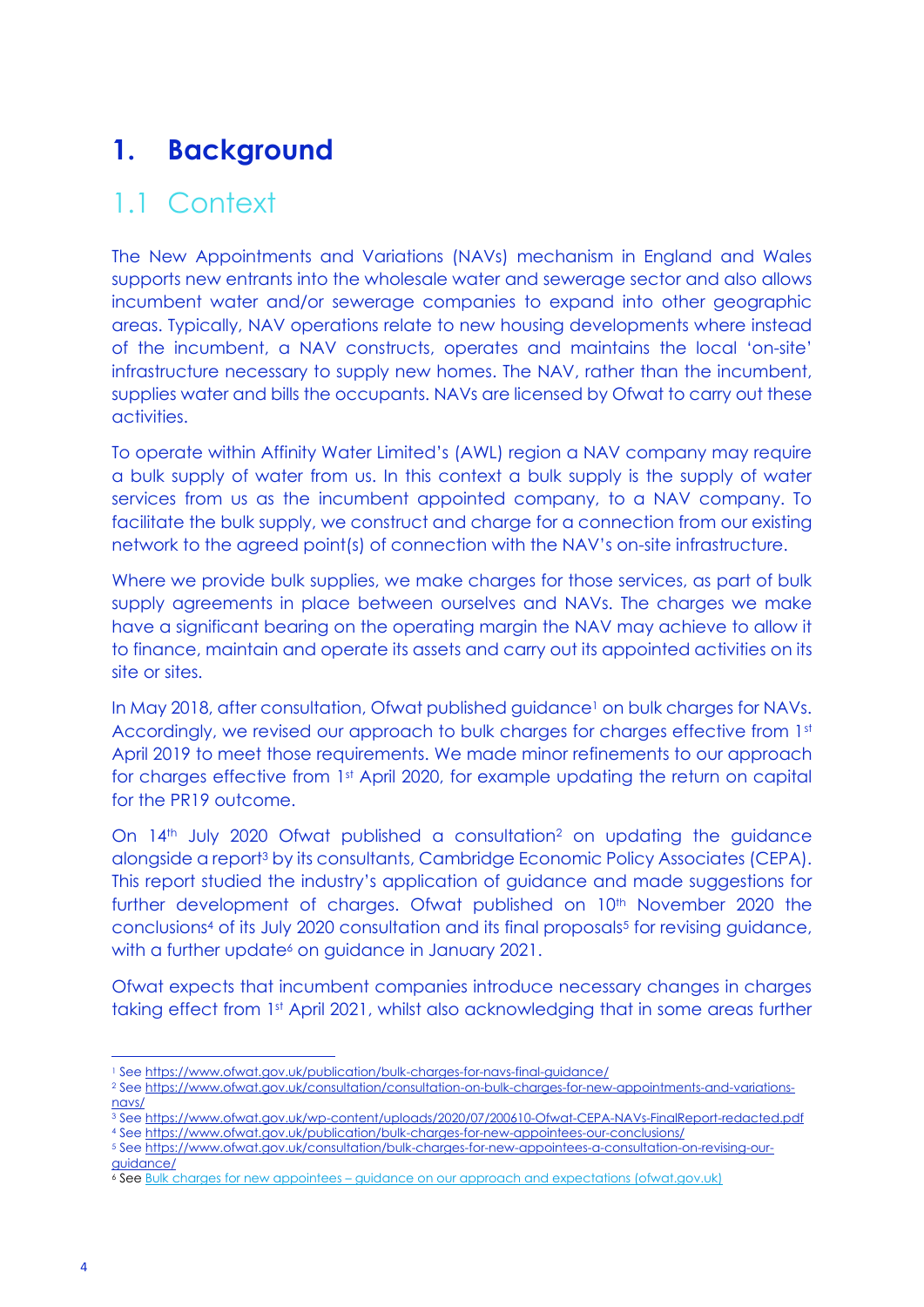engagement is necessary and it may take some time to transition from current approaches to meet the new requirements.

We have produced this document and the charges contained within to be in alignment with the published guidance, to provide NAVs with the charges information they need and to improve the transparency of our approach for stakeholders.

It should be noted that one of Ofwat's conclusions is that the industry should constitute a working group to promote more consistent approaches across incumbents and sharing of best practice, for example in cost estimation methods and furthering environmental objectives. As the work of this group evolves, we may need to refine and further develop our approaches in future years.

## <span id="page-4-0"></span>1.2 Overall approach

Central to Ofwat's guidance is the 'wholesale-minus' approach to bulk supply pricing (Figure 1). This approach starts with the relevant wholesale tariff(s) for the NAV's site(s) and deducts the costs avoided by the incumbent as a result of NAVs carrying out certain appointed activities instead of the incumbent. As well as avoided costs, the approach also includes a return on on-site assets element and depreciation. We apply this approach to set our bulk supply charges.



#### **Figure 1: 'Wholesale-minus' approach**

*Source: Ofwat: Bulk Charges for NAVs Final Guidance, May 2018*

The following sections of this document provide more detail on our assessments of each of the components of this approach alongside other relevant NAV bulk supply pricing considerations. We include in the Appendices worked examples showing how we calculate the relevant starting point, how we apply the deductions to produce bulk supply tariffs, and in Appendix 3, our assessment of how we meet Ofwat's guidance.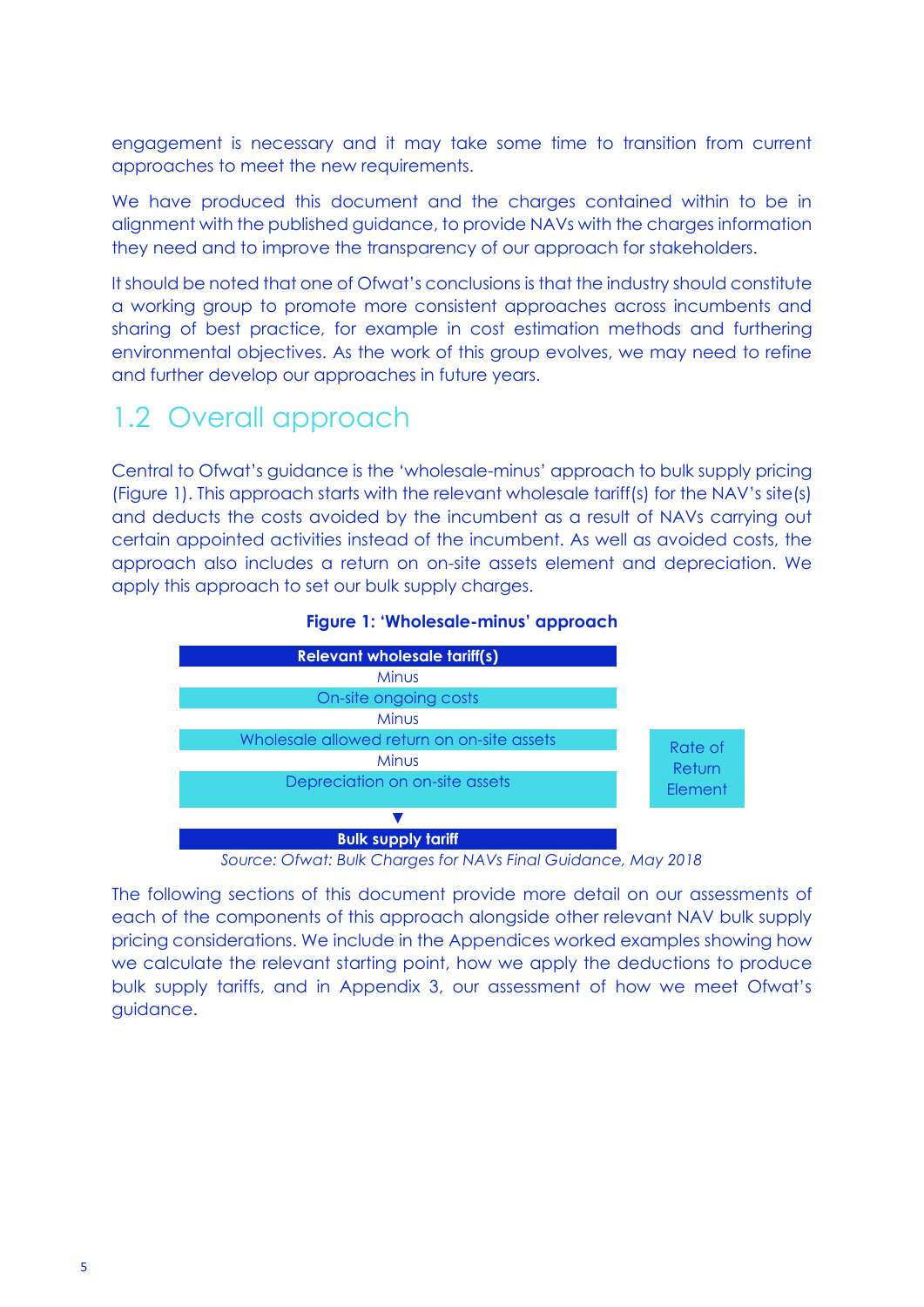## <span id="page-5-0"></span>**2. Relevant wholesale tariffs**

## <span id="page-5-1"></span>2.1 The relevant starting point

The relevant starting point is the wholesale charge that we would make to the properties within a NAV appointment if we, rather than the NAV were the supplier. It is called the starting point because it establishes the base value of wholesale charges from which the deductions required by the wholesale minus methodology are made.

## <span id="page-5-2"></span>2.2 Menu-based approach

To derive the relevant starting point (2.1 above), we use the 'menu-based approach'. In other words, we apply our published wholesale charges to the actual mix of properties (residential and business) and actual volumes used on each NAV site. We determine the actual mix of properties by collecting information from each NAV about the number, type and consumption of properties within their appointments.

Where NAVs have more than one site serviced by a bulk supply from us, we calculate the starting point for each site according to its actual mix of properties and add all the sites together to produce a total for that NAV. We show a worked example in Appendix 1 to describe how the weighted average calculation is accomplished.

## <span id="page-5-3"></span>2.3 Our wholesale charges

Our published wholesale charges are made of two parts<sup>7</sup>:

- a £/year fixed charge that varies according to meter size
- a volumetric charge per cubic metre, that varies by region

### <span id="page-5-4"></span>2.4 Fixed charges

Table 1 below shows the prior year, 2021/22 and current year 2022/23 wholesale fixed charges, in £/year, which increase with meter size. Residential properties, which form Larger business customers that may be included in a NAV appointment (e.g. schools) may have larger sized meters.

#### **Table 1: Wholesale Fixed Tariff**

| <b>Wholesale Fixed Tariff</b> | <b>Units</b>    | 2021/22 | 12022/23 |
|-------------------------------|-----------------|---------|----------|
| Fixed Charge 12/15mm meter    | $\pounds$ /year | 16.20   | 16.80    |
| Fixed Charge 19/21mm meter    | $\pounds$ /year | 26.40   | 27.36    |

<sup>7</sup> Whilst we also publish a large user wholesale tariff for the largest customers using more than 50,000m3/year, this tariff is not generally applicable to NAVs as in new developments, properties are predominantly residential with some small business customers. If a customer inside a NAV appointment would qualify for large user tariff in its own right, we would reflect the large user tariff in the relevant starting point as part of the menu-based approach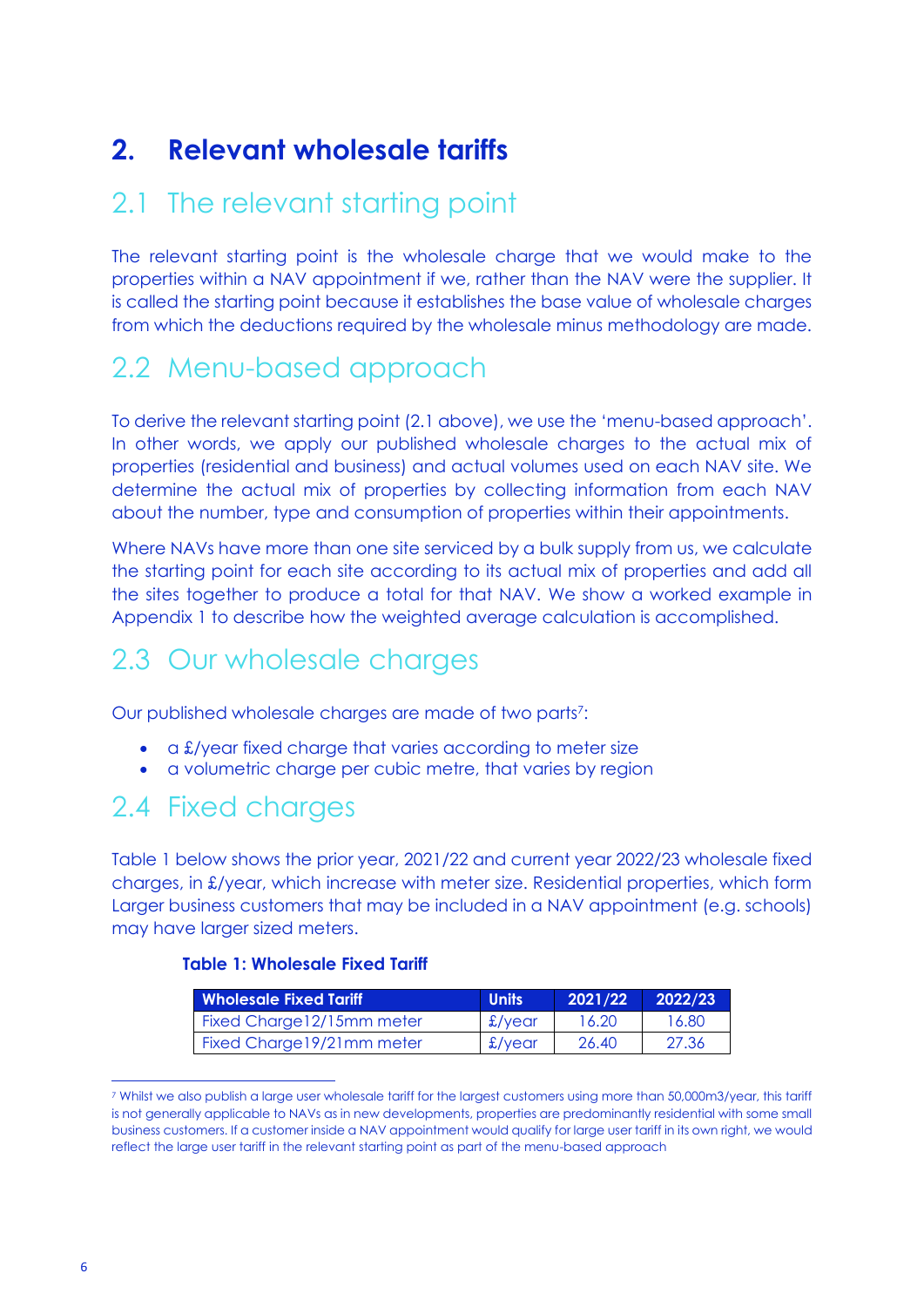| <b>Fixed Charge 25mm meter</b>  | $f$ /year      | 28.32  | 29.40  |
|---------------------------------|----------------|--------|--------|
| <b>Fixed Charge 30mm meter</b>  | $f$ /year      | 31.44  | 32.52  |
| <b>Fixed Charge 40mm meter</b>  | $f$ /year      | 33.24  | 34.44  |
| <b>Fixed Charge 50mm meter</b>  | $f$ /year      | 40.56  | 42.00  |
| Fixed Charge 75/80mm and larger | $f/\gamma$ ear | 104.40 | 108.12 |

## <span id="page-6-0"></span>2.5 Volumetric charges

As noted above, our volumetric charges differ according to the region in which the NAV appointment is located. We operate 3 charging regions the boundaries of which are shown in the diagram below, along with the volumetric rates applicable in each region.



### **Figure 2: The three charging regions**

### **Table 2: Volumetric Wholesale Tariff**

| <b>Volumetric Wholesale Tariff</b>        | <b>Units</b>  | 2021/22 2022/23 |         |
|-------------------------------------------|---------------|-----------------|---------|
| <b>Volumetric Charge Central Region</b>   | £/m3          | 0.9501          | 0.9844  |
| <b>Volumetric Charge East Region</b>      | £/m3          | 1.6192          | 1.6777  |
| <b>Volumetric Charge Southeast Region</b> | $\pounds$ /m3 | 1.7231          | 1 78.54 |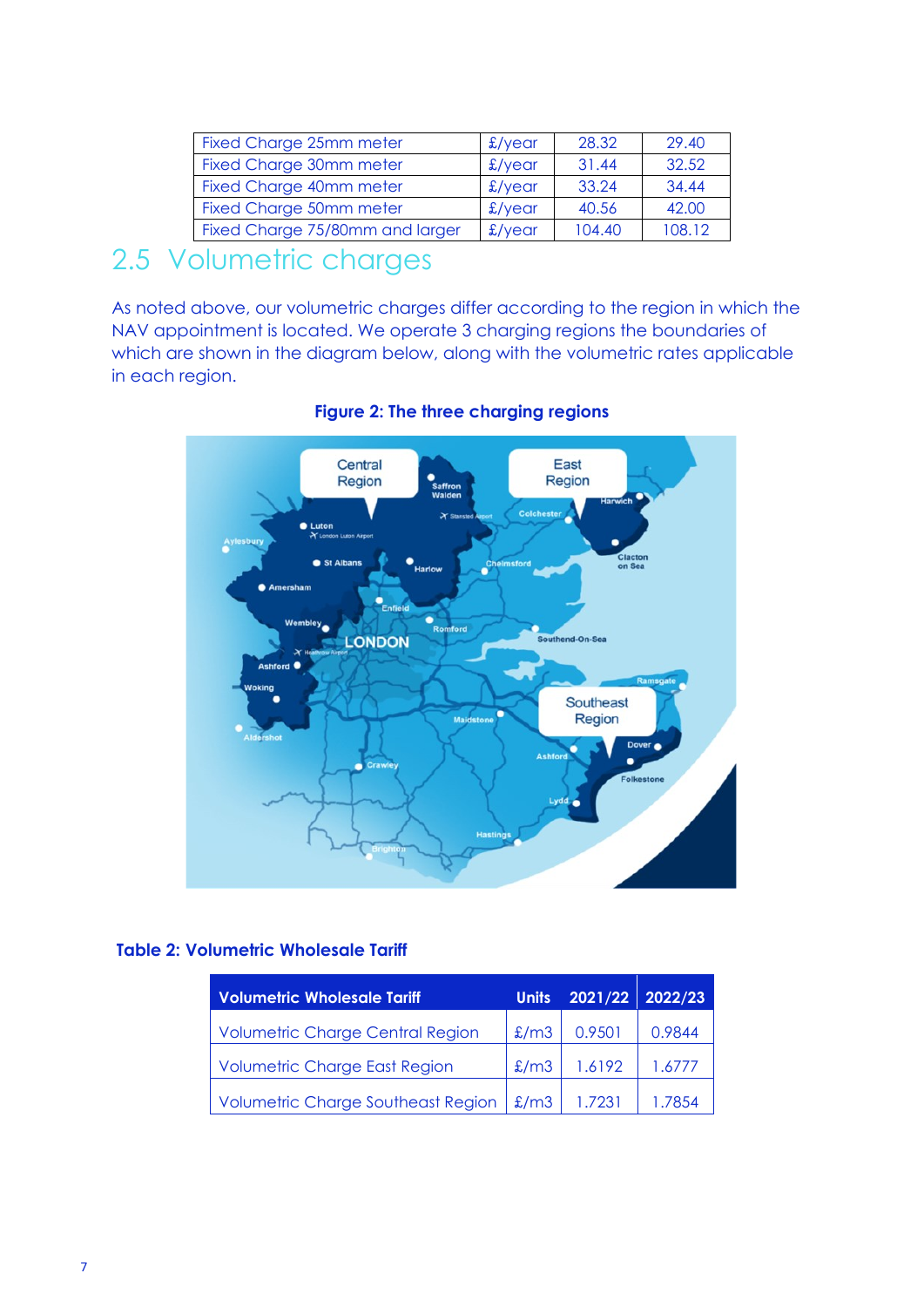## <span id="page-7-0"></span>**3. On-site ongoing costs**

### <span id="page-7-1"></span>3.1 Overall approach

The wholesale minus method requires that we deduct on-site ongoing costs, sometimes called 'last-mile' costs from the relevant starting point. On-site ongoing costs are the operating costs that we avoid because NAVs are carrying out certain activities in the water supply chain instead of us. We analyse our on-site ongoing costs across three categories:

- Direct operating costs
- Indirect operating costs 'common costs'
- Capital maintenance costs

For direct operating costs, Ofwat's 26th January 2021 guidance creates an expectation that incumbents estimate avoided costs using 'bottom-up' approaches. Bottom-up means using specific estimates of the typical costs incurred for different on-site activities. This is in contrast to potentially less accurate 'top-down' approaches that use company-level data to derive unit costs for on-site ongoing costs. Ofwat further say that estimates do not necessarily need to be site-specific but incumbents should aim to accurately reflect all relevant on-site costs, including through the use of appropriate cost modelling drivers to avoid excessive averaging.

In addition to direct operational costs, we include indirect costs in our on-site ongoing costs calculation, which we assess as being avoidable as a consequence of NAV entry. Indirect costs are the costs that cannot be directly attributed to the provision of a single product or service (e.g. shared head office functions). Within indirect costs, there is a distinction to be made between 'common costs' and 'joint costs'. Unlike joint costs, which are fixed, common costs usually vary by the quantity of a product or service. Ofwat's guidance expects incumbents to allocate a portion of common costs when estimating their avoided costs.

Regarding capital maintenance we use a bottom-up approach to estimate capital maintenance and replacement expenditure. Recognising that capital maintenance requirements vary over time, we reflect maintenance requirements in on-site ongoing costs as an annuity.

### <span id="page-7-2"></span>3.2 Direct operating costs

We manage our operating costs by setting annual budgets for cost centre codes that are broadly either activity based or departmental. We estimate avoided costs by detailed study of the expenditures allocated to each cost centre to determine which are avoidable as a consequence of NAV entry. This is in contrast to a fully top-down approach that would make use of high level, aggregated cost information, for example from our published accounts.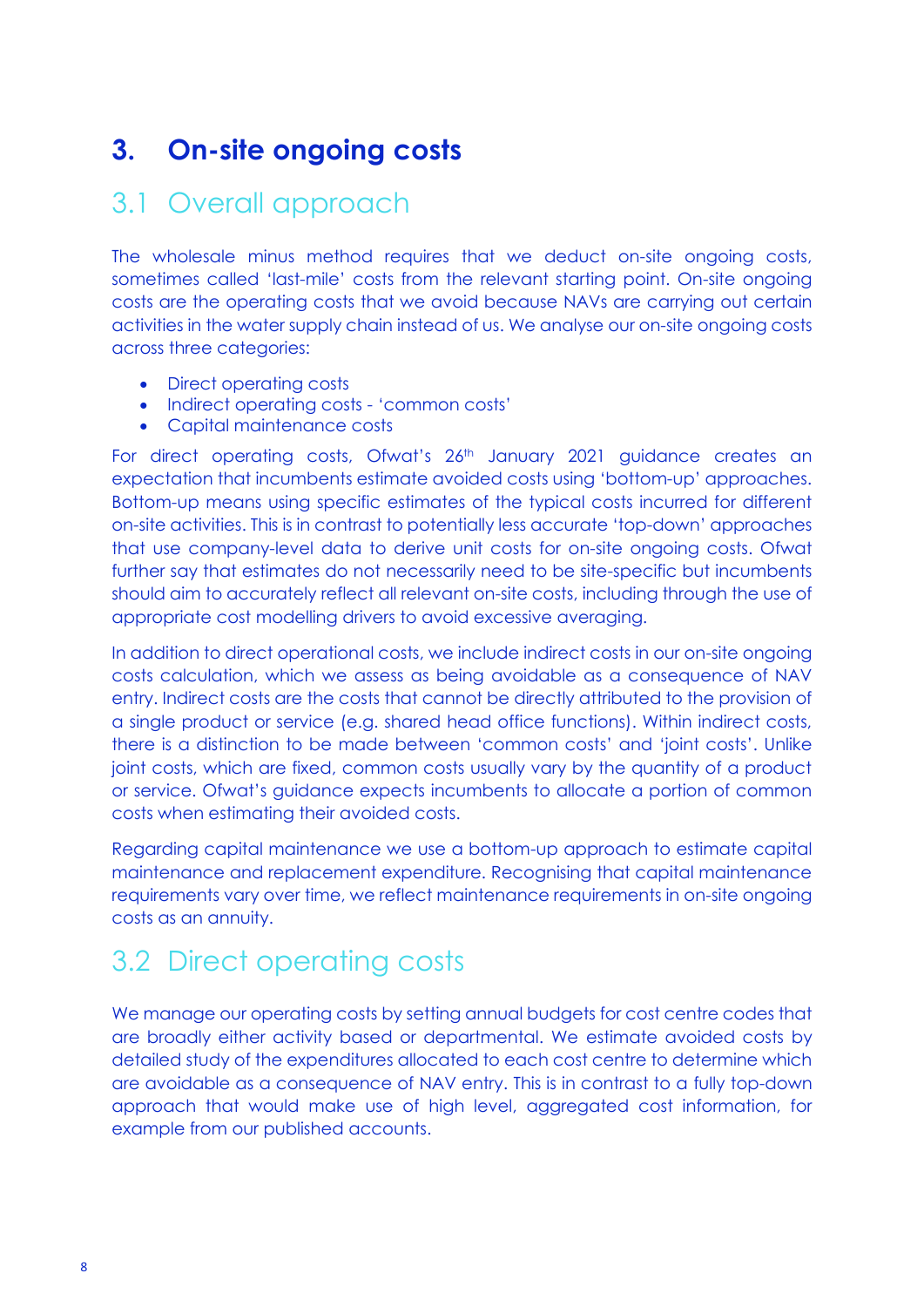Our wholesale operating costs arise from the activities we carry out across four business segments:

- Water resources
- Water treatment
- Raw water distribution
- Treated water distribution

The diagram below shows the relative proportions of our wholesale operating expenditure in 2020/21 accounted for by each segment. For typical NAV developments, served by bulk supplies, avoided costs arise in the treated water distribution activity, which makes up about two-thirds of our operating expenditure. Therefore, we consider avoided costs from that business segment.



#### **Figure 3: Proportions of our wholesale operating expenditure**

Table 3 summarises direct operating costs in the treated water distribution segment that we assess as being avoidable. The table is consistent with that published in Appendix B of the CEPA report. Our approach is to extract the expenditures in our cost centre codes that relate to these activities and express these as a unit cost, using the cost driver indicated (£ per property, £ per metre of pipe and so on). In this way we produce estimates of representative unit costs for the different on-site activities. These estimates are not site-specific to an individual NAV or NAVs, but instead reflect the unit costs we typically incur when we carry out the on-site activities indicated. The unit avoided cost estimates are shown in the right hand column of the table.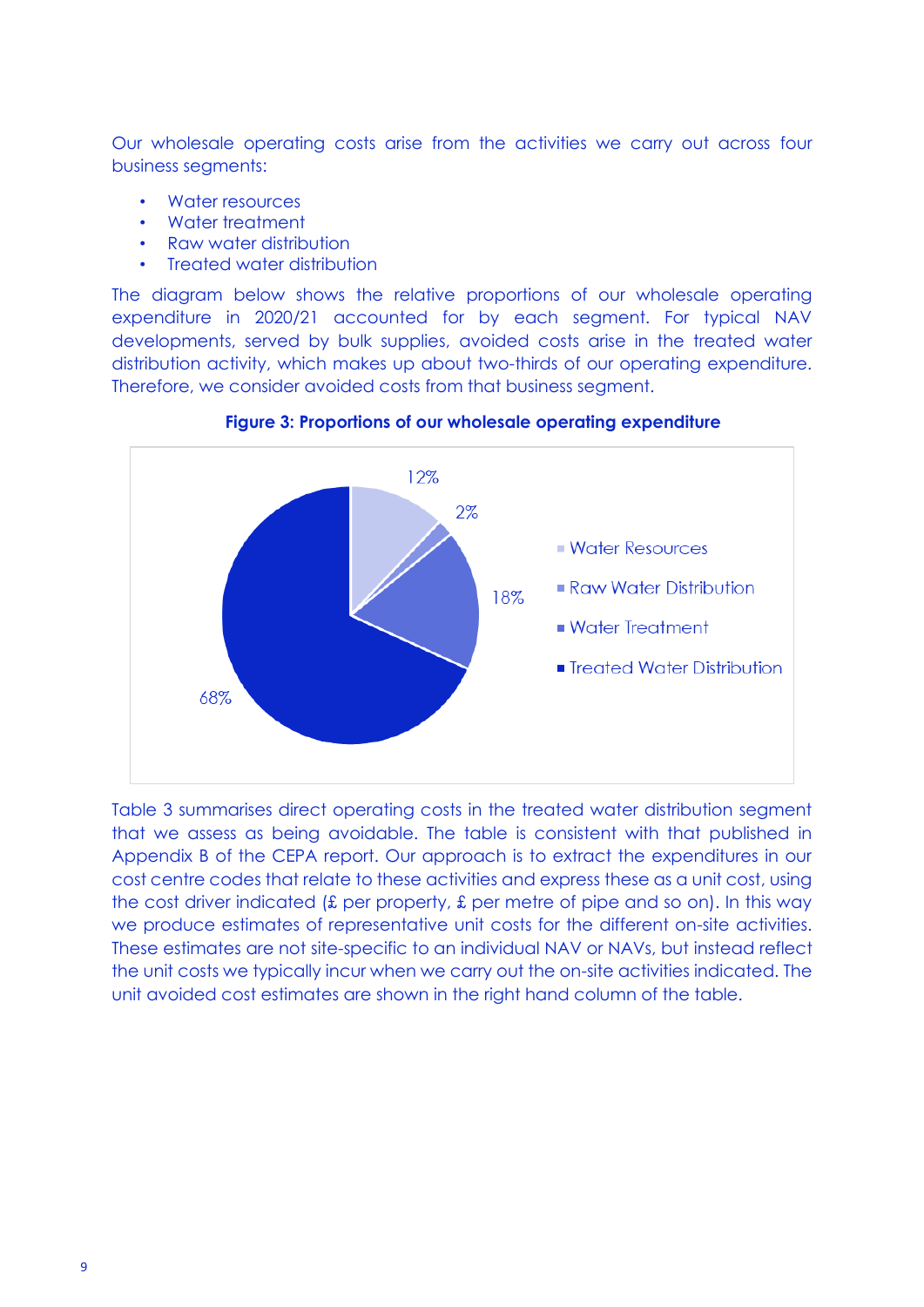| <b>Activity /</b><br><b>Service</b> | <b>Description</b>                                                                                                                                                                                                                                         | <b>Cost driver</b>      | <b>Estimated avoided cost</b><br>£/property or £ per<br>metre main |
|-------------------------------------|------------------------------------------------------------------------------------------------------------------------------------------------------------------------------------------------------------------------------------------------------------|-------------------------|--------------------------------------------------------------------|
| Water quality<br>sampling           | Costs associated with taking<br>and analysing water<br>Samples                                                                                                                                                                                             | Number of<br>properties | 0.51                                                               |
| Regulatory<br>compliance            | Costs associated with<br>complying with regulatory<br>requirements and<br>inspections (By-law<br>inspections, Drinking Water<br><b>Safety Plans)</b>                                                                                                       | Number of<br>properties | 0.90                                                               |
| Leakage<br>detection                | Costs of detecting and<br>solving on-site leakages                                                                                                                                                                                                         | Number of<br>properties | 3.53                                                               |
| Mains repair<br>and<br>Replacement  | Costs associated with the<br>inspection, cleaning, repair<br>and reactive renewal of on-<br>site water distribution mains<br>and costs associated with<br>the repair and reactive<br>renewal of pipes that<br>connect the water main with<br>each property | Length of<br>main       | 2.06                                                               |
| Emergency<br>support                | Costs associated with<br>investigating and dealing<br>with emergency issues or<br>faults such as mains bursts                                                                                                                                              | Number of<br>properties | 0.82                                                               |

### **Table 3: Direct operating costs**

## <span id="page-9-0"></span>3.3 Indirect costs

Indirect costs are the costs that cannot be directly attributed to the provision of a single product or service. Within indirect costs, there is a distinction between 'common costs' and 'joint costs' where common costs are a subset of indirect costs. Unlike 'joint costs', which are fixed, common costs vary by the quantity of a product or service. Ofwat's guidance expects incumbents to allocate a portion of common costs when estimating their avoided costs.

Our indirect costs tend to be in the nature of business overheads for example, head office functions such as legal and human resources. It is not always possible to find an appropriate cost driver for these activities as they do not obviously increase or decrease with the volume of water supplied, with the number of properties or with network length. In most cases we have chosen to express them as £/property figures.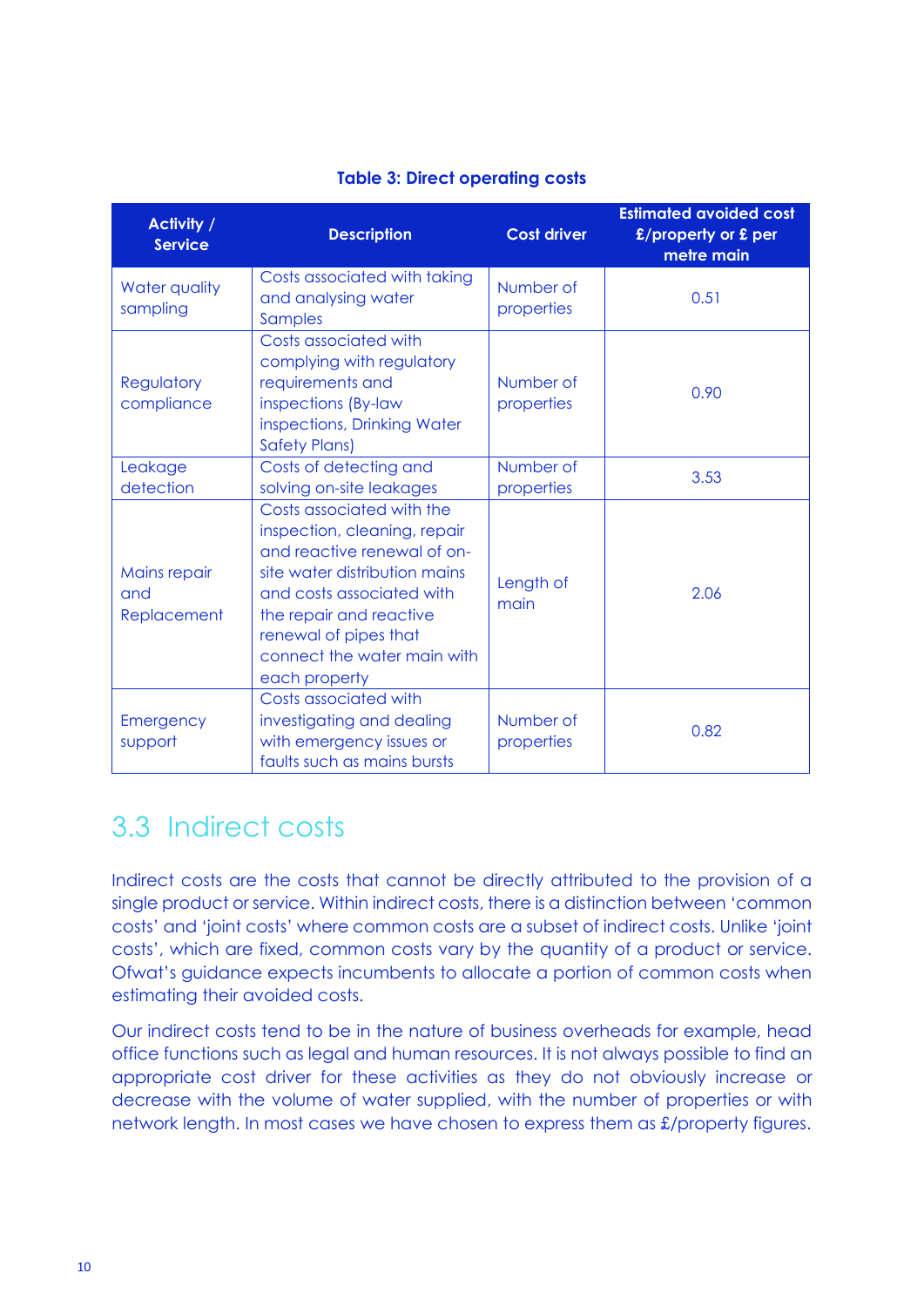As with direct costs, we budget for and monitor indirect costs through a system of cost centre codes. However, our cost centres for indirect costs tend to be organised at departmental level as opposed to being activity based, (because of the nature of indirect costs.) We are able to extract indirect costs according to the principal activity or service accounted for in each of our indirect cost centres to identify common costs for inclusion in on-site ongoing costs.

The majority of our indirect costs are labour costs. Therefore, we have allocated costs to each business segment (retail, water resources, raw water distribution, water treatment and treated water distribution) according to the number of Full Time Equivalent employees (FTEs) in each segment to determine the share of indirect costs that could be included within the on-site ongoing costs. Based on this approach to indirect cost allocation, 51% of indirect costs can be associated with treated water distribution. Expressed as a £ per property figure, we estimate indirect common costs as £12.16 per property. The derivation of our result is provided in Table 4.

| <b>Activity / Service</b>       | Cost driver          | <b>Estimated avoided cost</b><br>£/property |
|---------------------------------|----------------------|---------------------------------------------|
| Human resources                 | Number of properties | 1.52                                        |
| Regulation                      | Number of properties | 0.94                                        |
| Legal / Assurance               | Number of properties | 0.47                                        |
| Finance / Procurement           | Number of properties | 1.20                                        |
| <b>Information Technology</b>   | Number of properties | 2.62                                        |
| <b>External Communications</b>  | Number of properties | 0.78                                        |
| <b>Estates &amp; Facilities</b> | Number of properties | $-0.53$                                     |
| Insurance                       | Number of properties | 1.87                                        |
| <b>Asset Strategy</b>           | Number of properties | 0.19                                        |
| Corporate overheads             | Number of properties | 3.08                                        |
| <b>Total</b>                    | Number of properties | 12.16                                       |

### **Table 4: Indirect operating costs**

### <span id="page-10-0"></span>3.4 Capital maintenance costs

Capital maintenance expenditure relating to capital assets and infrastructure on NAV sites is the investment needed to renew and replace on-site assets as they come to the end of their useful lives. As NAVs, rather than us, carry out and finance these replacements, it represents an avoided cost for us.

Since NAV sites are typically new housing developments with newly constructed infrastructure assets, those assets are not likely to need replacement for some years. because the assets are new and have their service life ahead of them. Replacement needs are only likely to materialise over time as assets begin to deteriorate. The future profile of capital maintenance expenditure for any individual NAV site is likely to be uneven with replacement outlay in future years, but little in the years immediately ahead. Therefore our approach to reflecting avoided on-site ongoing costs for capital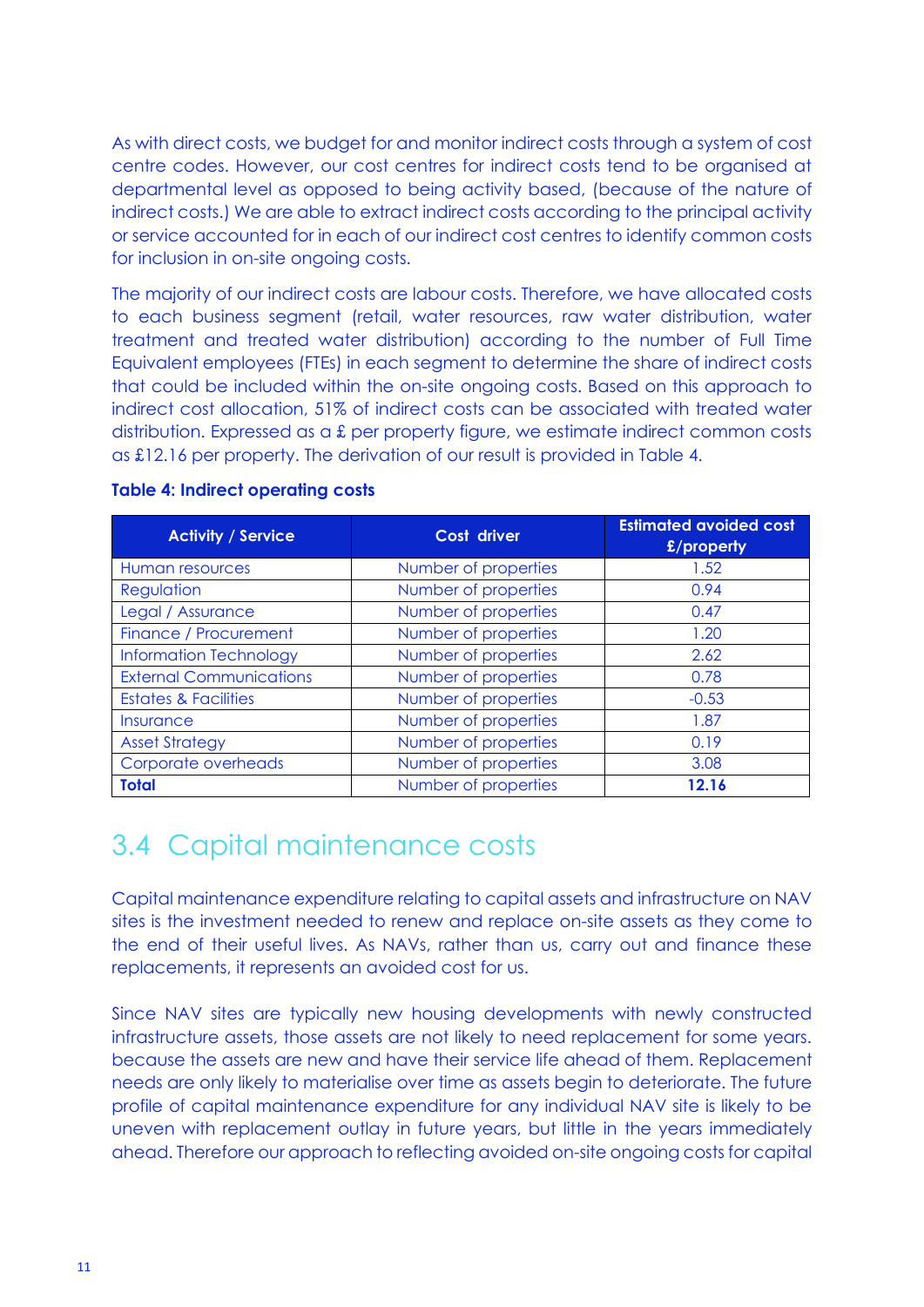maintenance needs is to annualise the effects of uneven replacement requirements. upon bulk supply charges as follows.

We determine the on-site assets that we would have constructed in order to supply NAV sites, based on our usual design and service standards<sup>8</sup>. We estimate the replacement costs for on-site assets from our published schedules of new connection charges. Our published schedules are reflective of our costs as they are built from the competitively tendered and procured rates we pay our contractors, plus our overheads. We assume that on-site assets depreciate in a straight line until the end of their useful lives, at which time they will be replaced, like for like, with modern equivalents. We use our normal depreciation lives to estimate the expected useful life of the assets. In this way it is possible to project the long term capital maintenance requirements of the on-site assets.

We calculate an annuity by working out what series of equal annual payments would have the same present value as the series of future replacement expenditures expected. We measure this over the period up to the longest asset life. In other words, we are converting the expected profile of future maintenance expenditures into a series of equal annual charges over the period up to the service lifetime of the longestlived asset. In this way, as shown in Table 5, we estimate that the annual avoided cost for capital maintenance is £6.97 per property.

| <b>Activity / Service</b>                 | <b>Capital Maintenance</b><br><b>Annuity 2022/23</b><br>£/property/year |
|-------------------------------------------|-------------------------------------------------------------------------|
| Communication pipes                       | 0.14                                                                    |
| On site mains                             | 0.41                                                                    |
| <b>Customer meters</b>                    | 2.01                                                                    |
| <b>Customer boundary boxes</b>            | 2.05                                                                    |
| <b>Bulk meter &amp; space<sup>9</sup></b> | 0.00                                                                    |
| Other                                     | 2.35                                                                    |
| Total                                     | 6.97                                                                    |

### **Table 5: Capital Maintenance - Annuity**

### <span id="page-11-0"></span>3.5 Discount rate

As our calculation of avoided capital maintenance costs is based on annuitising expected capital maintenance expenditures over the lifetime of the assets, we need to set a discount rate for this purpose. The starting point for our discount rate is the wholesale weighted average cost of capital determined for our 2020-25 price controls, 2.96% (real CPIH basis). We adjust this by making the same modifications to

<sup>8</sup> NAVs may actually construct different assets to serve the site than the ones we would have constructed. However for our calculation of avoided costs, we consider it correct to build into the deduction for capital maintenance costs, the costs that we would have expected to incur based on our engineering solution, because these are reflective of the costs being avoided by us.

<sup>9</sup> This is zero as we provide and maintain the bulk meter, so there is no avoided cost for this asset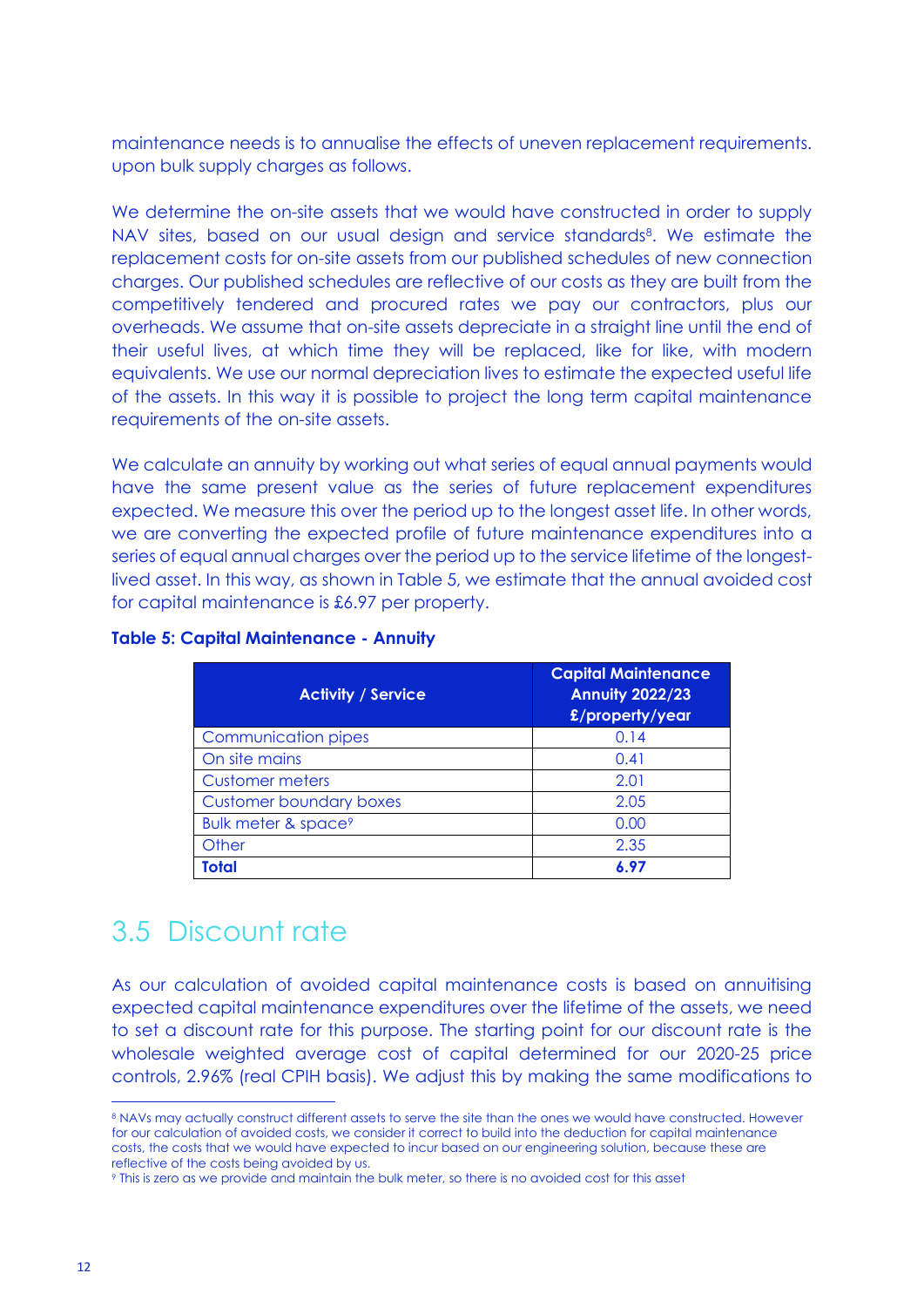the incumbent WACC as published by Ofwat in its 2018 guidance on bulk charges for NAVs, as follows:

- Notional gearing of 50%
- Uplift to asset beta of 15bp
- A tax rate of 10%

With these adjustments, we calculate an adjusted discount rate, 3.89% real, on a CPIH stripped basis. We use this rate to discount capital maintenance expenditures and calculate the appropriate annuity for on-site ongoing cost deduction. The derivation of our 3.89% result is provided in Table 6.

| <b>Item</b>                | <b>Final Determination</b><br>2019 Incumbent<br><b>WACC</b> | <b>Derived NAV</b><br><b>WACC</b> |
|----------------------------|-------------------------------------------------------------|-----------------------------------|
| <b>Total market return</b> | 6.50%                                                       | 6.50%                             |
| Real risk-free rate        | 1.40%                                                       | 1.40%                             |
| Equity risk premium        | 7.90%                                                       | 7.90%                             |
| Notional gearing           | 60%                                                         | 50%                               |
| Asset beta                 | 0.36                                                        | 0.51                              |
| Debt beta                  | 0.125                                                       | 0.125                             |
| Equity beta                | 0.71                                                        | 0.89                              |
| Cost of equity             | 4.19%                                                       | 5.64%                             |
| Ratio embedded/new debt    | 80%                                                         | 80%                               |
| Cost of new debt           | 0.53%                                                       | 0.53%                             |
| Cost of embedded debt      | 2.42%                                                       | 2.42%                             |
| Allowance for fees         | 0.10%                                                       | 0.10%                             |
| Cost of debt               | 2.14%                                                       | 2.14%                             |
| <b>WACC/Discount rate</b>  | 2.96%                                                       | 3.89%                             |

### **Table 6: Derived NAV Weighted Average Cost of Capital**

## <span id="page-12-0"></span>**4. Return on capital**

## <span id="page-12-1"></span>4.1 Regulatory considerations

In its May 2018 guidance, Ofwat suggested that incumbents should deduct an appropriate level of return on on-site assets, and depreciation of the on-site assets, to reflect the financing costs that incumbents have avoided due to NAV entry. In its report, CEPA notes that with changes to the income offset for English incumbents from 1st April 2020, which mean incumbents' on-site assets are funded by developers, and if maintenance costs are incorporated into the avoided ongoing costs element, the rate of return element will no longer apply to these incumbents. CEPA also suggests an additional allowance could be made to ensure a NAV that is equally efficient is able to earn a profit margin, and to reflect wholesale operating risks to which it is exposed.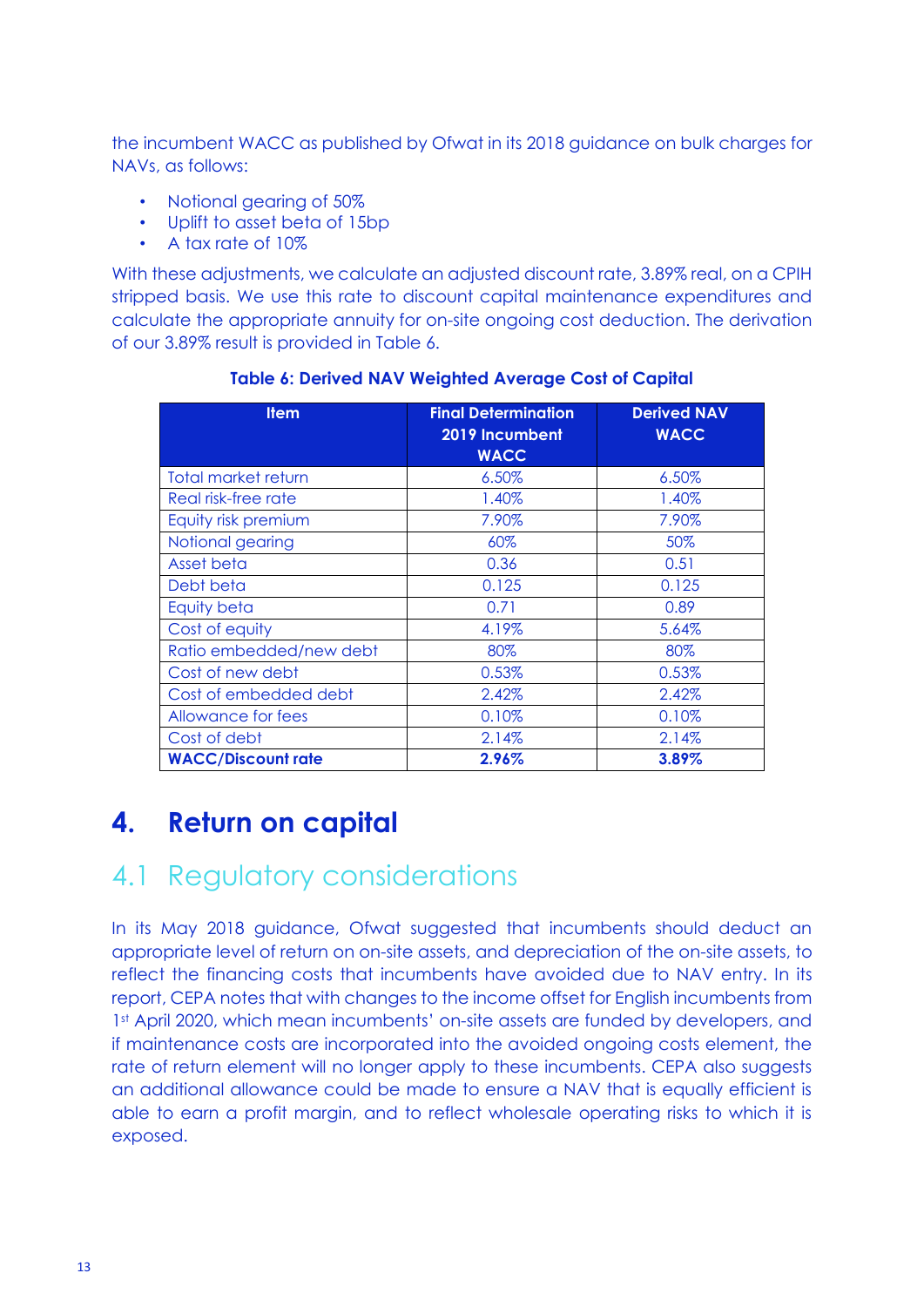Ofwat confirm that changes to the income offset for English incumbents mean that developers now fully fund the cost of on-site assets. They go on to say that for this reason, English incumbents should no longer include a deduction through the rate of return element because these costs are no longer avoided by the incumbent. Regarding the additional allowance suggested by CEPA, Ofwat expect that in principle, this should reflect the operational risk experienced by NAVs to operate onsite assets which the incumbent has avoided. Ofwat also say that use of a discounted cash flow approach where an adjusted return is used as the discount rate for an average annuity, may be an appropriate way to reflect this.

# <span id="page-13-0"></span>4.2 Our approach

As we are incorporating capital maintenance costs in our avoided on-site ongoing costs elements (see 3.4 and 3,5 above), and in accordance with regulatory guidance, we are no longer including the rate of return element in our bulk supply charges calculations<sup>10</sup>.

However, in our NAV bulk supply charges effective from 1st April 2022 we are also using the adjusted discount rate, 3.89% in the average annuity for avoided capital maintenance costs, to reflect operational risks, over and above the return available to incumbents.

### <span id="page-13-1"></span>**5. Other considerations**

## <span id="page-13-2"></span>5.1 Leakage adjustment

Usually, we measure the water we supply to NAVs at the boundary of the NAV site using a bulk meter. We used to charge NAVs for the provision of the bulk meter(s) however we have now discontinued this and we provide, maintain and operate bulk meters at our expense. As we charge for bulk water on the basis of bulk meter readings, we need to account for the difference in the billable volume at the bulk meter compared to the aggregate billable volume at NAV customers' meters. The difference arises due to losses on the NAV network, such as leakage, and other items such as meter under registration, unbilled water use and water used for fire-fighting.

Our approach is to evaluate the difference as a percentage leakage adjustment, applying this to the bulk supply tariff as a percentage reduction in volumetric wholesale charges. As well as accounting for water losses between the bulk meter and customers' meters, this approach also provides incentives to NAVs towards leakage control since it exposes NAVs to the costs of losses in excess of our leakage adjustment factor.

<sup>10</sup> The rate of return element was included in our NAV bulk supply charges in 2019/20 and 2020/21.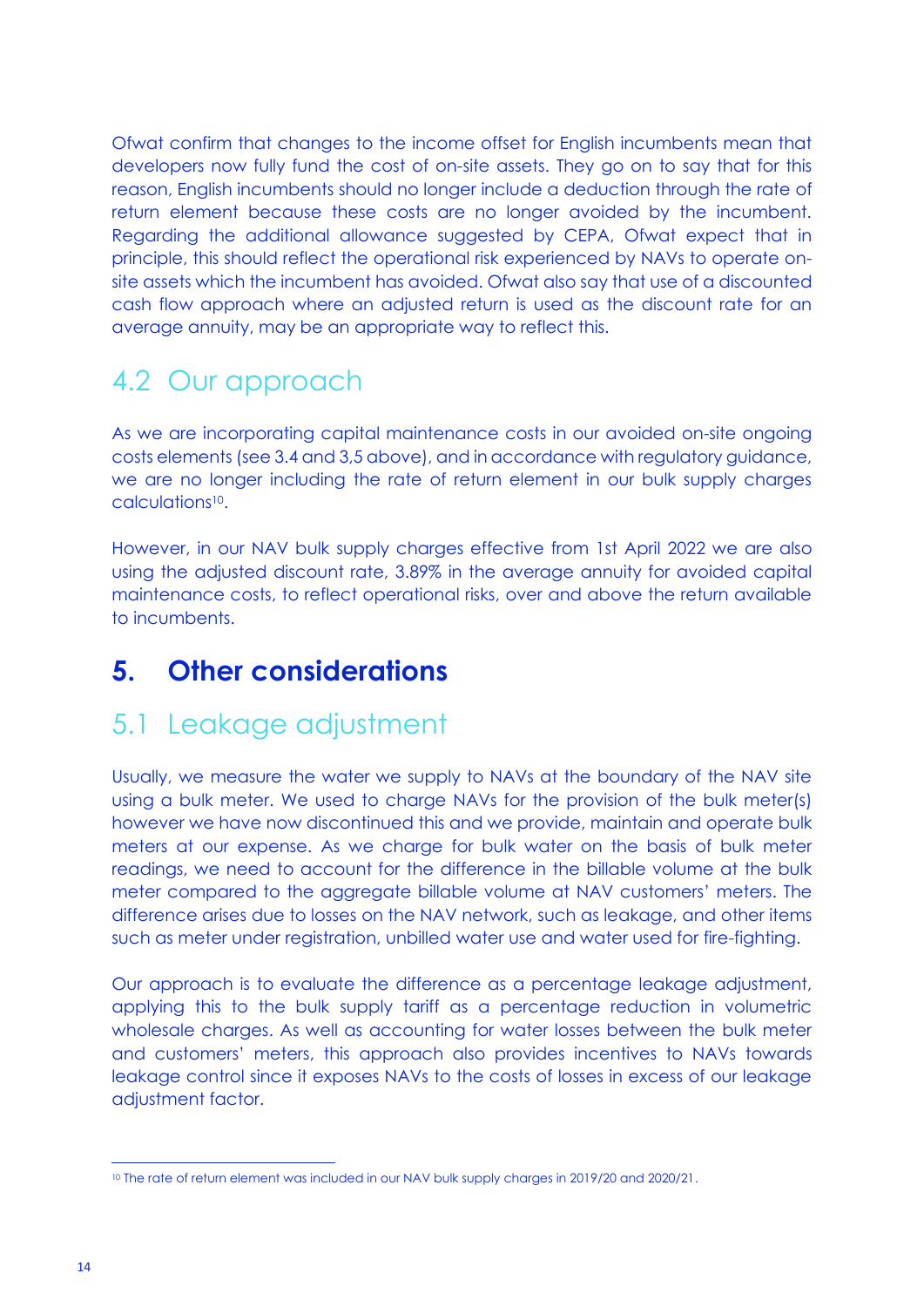To estimate the leakage adjustment factor, we have estimated losses on new developments that we operate, and have benchmarked against other water companies' who have published their estimates of percentage losses in their NAV charging documents. Accordingly, we estimate percentage losses to be 3% and note that this is similar to the typical rate, 2-3% published in the CEPA report.

We apply the leakage cost adjustment factor to the volumetric rate component of our tariff, as we consider the appropriate cost driver for distribution losses to be the volume of water delivered.

# <span id="page-14-0"></span>5.2 Site specific considerations

The charges and information we publish relate to the typical case where we provide a bulk supply at the NAV site boundary. It is possible that NAV projects may differ from the typical case. Some examples include:

- Where there is no bulk meter at the NAV boundary, in which case we would not need to apply the leakage adjustment as NAVs would be billed on the aggregate volume recorded on customers' meters, not on the basis of a bulk meter reading
- Where the NAV installs infrastructure that results in materially lower consumption per property than usual, for example because the site features on-site resources, grey water recycling, or rainwater harvesting systems. In this case (and provided the water efficiency systems remain in working order) it may be appropriate to reflect in NAV bulk supply charges the avoided long-run incremental costs of water resources in addition to the usual deductions for onsite ongoing costs.

Where there are unusual site-specific circumstances, we would consider those circumstances and if necessary, produce a bespoke bulk supply price reflecting the differences in avoidable costs between the unusual site and a more typical site.

## <span id="page-14-1"></span>5.3 VAT

All charges are subject to the addition of any Value Added Tax chargeable.

### <span id="page-14-2"></span>**6. Bulk supply tariffs**

## <span id="page-14-3"></span>6.1 Overall

This section describes how we structure our bulk supply tariffs. Ofwat's guidance requires that incumbents consider the right balance of fixed and volumetric elements in their bulk charges for new appointees. They must also consider the impact of their bulk charges on environmental outcomes. Ofwat say that this might be addressed through greater reliance on volumetric charges and that it may be appropriate for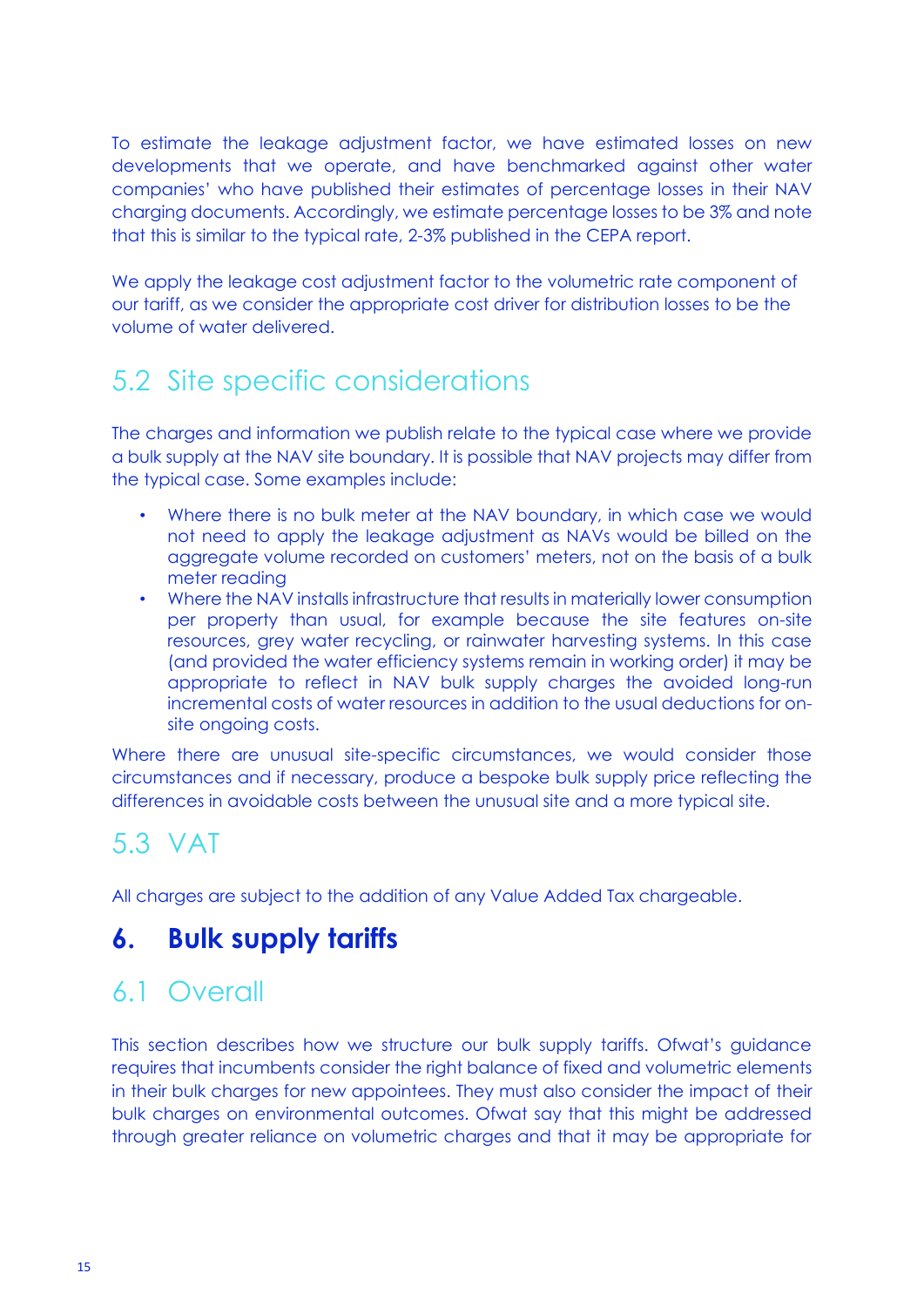the avoided cost element to be estimated on a per property basis in order to set the right environmental incentives for new appointees.

## <span id="page-15-0"></span>6.1 Our approach

As noted in the sections above, to estimate avoided costs we have used appropriate cost drivers, typically £/property and £ per metre of main. We must consider how to structure our NAV tariff as between fixed charges and volumetric charges, taking into account the need to be cost reflective in application of avoided costs alongside meeting environmental objectives.

We have concluded that the best way to achieve these dual objectives simultaneously is to set a two-part tariff.

The first part is a credit against fixed charges, effectively a negative fixed charge made by deducting from annual fixed charges, the £/property avoided costs (where avoided costs are estimated as described in section 3 above). The negative fixed charge guarantees that the NAV is credited with the value for avoided costs based on the number of properties within its sites, no matter how much water is used. If avoided costs were reflected instead in the per cubic metre rate, this could disincentivise NAVs from water efficiency as the total benefit from avoided costs would shrink as the amount of water being used diminished.

The second part of the tariff is the volumetric rate. We set this equal to our standard published volumetric rates, after applying the percentage reduction for leakage adjustment factor (see 5.1 above). The volumetric part ensures that NAVs incur increments to their total bill for each successive unit of water used, retaining environmental incentives. Table 7 sets out the tariffs for 2022/23.

| <b>Fixed Charge NAV Tariff</b>                             | <b>Units</b> | 2022/23 |
|------------------------------------------------------------|--------------|---------|
| Fixed Charge 12/15mm meter                                 | $f$ /year    | 16.80   |
| Fixed Charge 19/21mm meter                                 | $f$ /year    | 27.36   |
| <b>Fixed Charge 25mm meter</b>                             | $f$ /year    | 29.40   |
| <b>Fixed Charge 30mm meter</b>                             | $f$ /year    | 32.52   |
| <b>Fixed Charge 40mm meter</b>                             | $f$ /year    | 34.44   |
| <b>Fixed Charge 50mm meter</b>                             | $f$ /year    | 42.00   |
| Fixed Charge 75/80mm and larger                            | $f$ /year    | 108.12  |
|                                                            |              |         |
| Fixed Charge Credit per NAV property (Credit per property) | $f$ /prop    | 33.77   |
| <b>Volumetric NAV Tariff</b>                               | <b>Units</b> | 2022/23 |
| <b>Volumetric Charge Central Region</b>                    | $\pounds/m3$ | 0.9557  |
| <b>Volumetric Charge East Region</b>                       | $\pounds/m3$ | 1.6288  |
| <b>Volumetric Charge Southeast Region</b>                  | £/m3         | 1.7334  |

### **Table 7: Affinity Water NAV Bulk Supply Tariff 2022/23**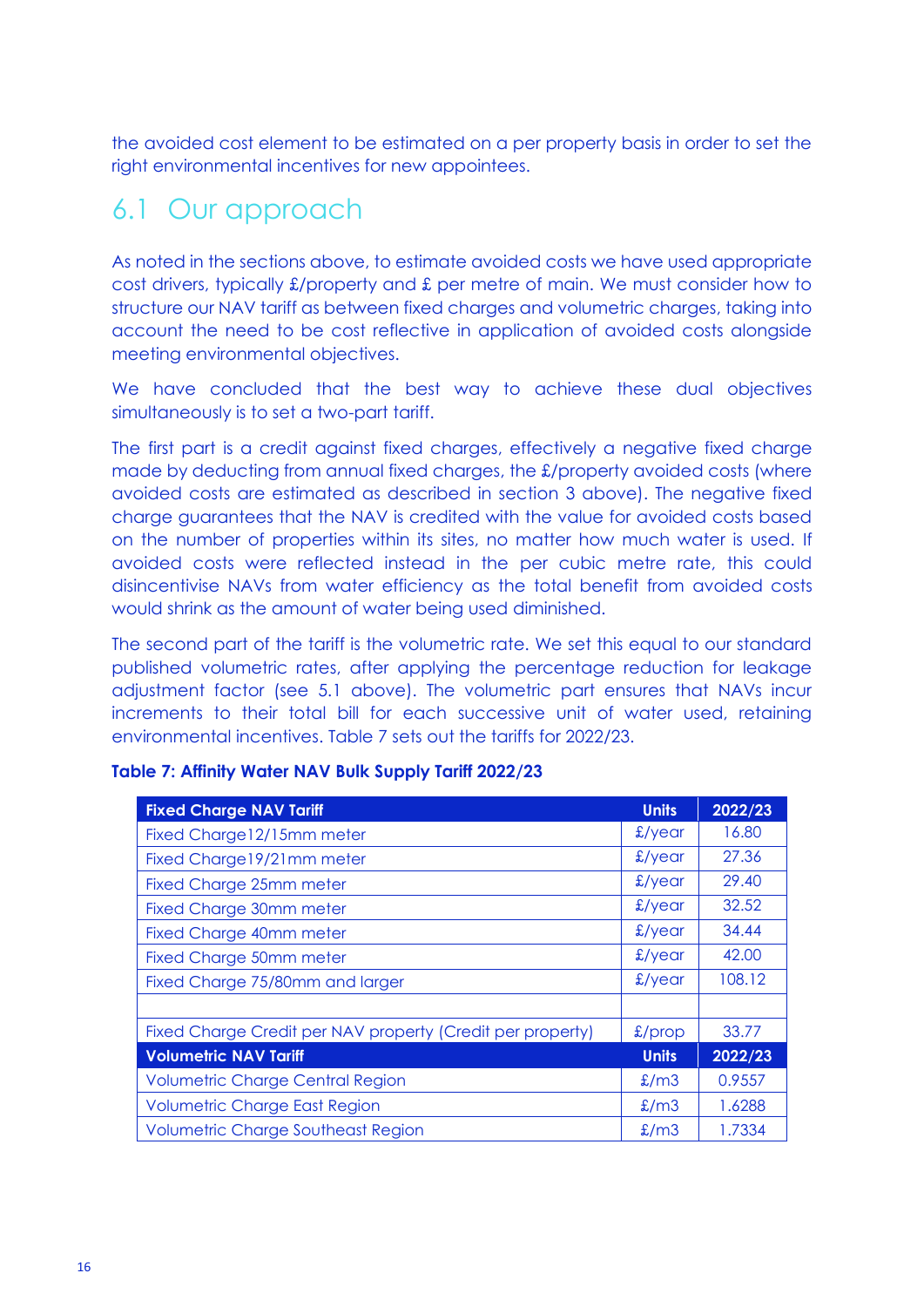## <span id="page-16-0"></span>**7. Charges for New Infrastructure**

Where a NAV requires us to make a connection from our existing mains, to the agreed point(s) of connection with the NAV's infrastructure, we may make charges for this new infrastructure. We reflect new infrastructure charges in the bulk supply agreements we enter into with NAVs in two broad categories:

- capital contributions that NAVs must make in respect of site specific infrastructure
- infrastructure charges, which are capital contributions in respect of network reinforcement

## <span id="page-16-1"></span>7.1 Site Specific Charges

Site specific charges are payable where we incur capital costs to carry out sitespecific work for the purposes of providing new or additional water supply. We charge NAVs for site-specific works that we undertake at their request, using the same charges as are set for such works under our charging arrangements. Site specific charges are concerned with the costs to us of providing site specific infrastructure, usually pipes and fittings that take water from our existing water mains to the point of connection to the NAV's infrastructure, typically at the NAV site boundary.

Since we no longer offer income offset discounts against site specific charges, our charges are based on 100% of construction costs.

### **7.1.1 Pre-Development Enquiries**

We want to engage with our developer customers at the earliest opportunity, to understand the how we can support growth in the Affinity Water region and to ensure we have the infrastructure and supply available at the right time for any given development.

We therefore actively encourage developer customers to request a predevelopment/point of connection study prior to any requisition for new mains, self-lay and / or diversions. The benefits of this study are as follows:

- a) New Mains provides you with early visibility of our needs to reinforce our existing network ahead of your development and allows us to advise you of any timing implication for your development.
- b) Self-Lay provides you with a point of connection to our network which enables you to carry out your design work which will deliver the levels of service for flow and pressure that you require for your development.
- c) Diversions enables you to be informed of any potential risks and hazards which you may need to address as part of your design for your development. The indicative budget estimate is not a cost advice for us to carry out the works.

For self-lay water mains, the water sector guidance expects self-lay providers to obtain a point of connection report where they are providing their own design.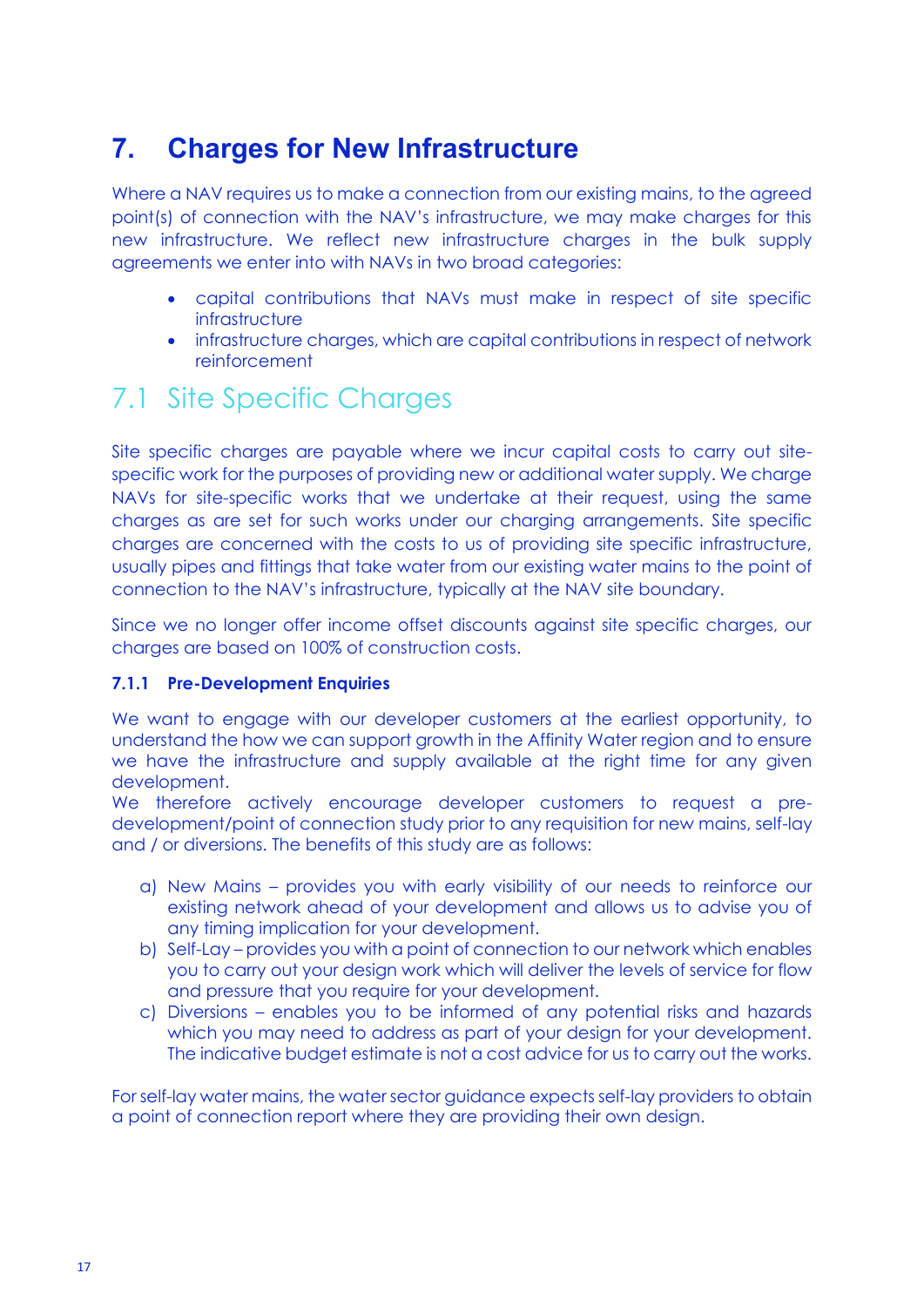To encourage the use of these services, both the pre-development enquiry and point of connection enquiry are free of charge (FOC). Upon receipt of a pre-development enquiry, we will review your enquiry, assess the point of connection into our existing network, prepare a budget estimate of the cost of the infrastructure of constructing the connection, water mains and communication pipes for your development, and produce a report which you can then refer to for your requisition, self-lay application or diversion application.

| Table 7.1.1: Pre-development/Point of Connection Enquiry Fee                         |  |  |  |  |  |  |
|--------------------------------------------------------------------------------------|--|--|--|--|--|--|
| <b>Ref</b><br><b>Unit</b><br><b>Item</b><br><b>Excluding VAT</b>                     |  |  |  |  |  |  |
| Pre-development/Point of Connection<br>7.1.1<br><b>FOC</b><br>per enquiry<br>Enquiry |  |  |  |  |  |  |

### **7.1.2 Application Fee**

When a NAV requests us to provide a bulk supply, it must pay us a mains application fee as set out in the table below.

| <b>Table 7.1.2: Mains Application Fees</b> |                                    |                    |                           |  |  |
|--------------------------------------------|------------------------------------|--------------------|---------------------------|--|--|
| <b>Ref</b>                                 | <b>Item</b>                        | <b>Unit</b>        | £<br><b>Excluding VAT</b> |  |  |
| 7.1.2a                                     | Application Fee for Mains (NAV)    | per application    | 435                       |  |  |
| 7.1.2b                                     | Re-application Fee for Mains (NAV) | per re-application | 218                       |  |  |

The application fee covers the costs we incur to review and acknowledge the NAV's request, checking to ensure we have all the relevant information, preparing a quotation and/or estimated charges for the works and issuing a response. The application does not cover the cost of design work (see below).

Where we have prepared a quotation for new water mains and the NAV subsequently changes the requirements by changing the design, entry point location, number of connection points or makes any other significant changes, we will charge a reapplication fee equal to 50% of the application fees set out in the table. The reapplication fee is payable at the time that the NAV notifies us of the change in its requirements. The application fee is payable at the time the NAV makes the request. We will start work on the request when we have received the application fee.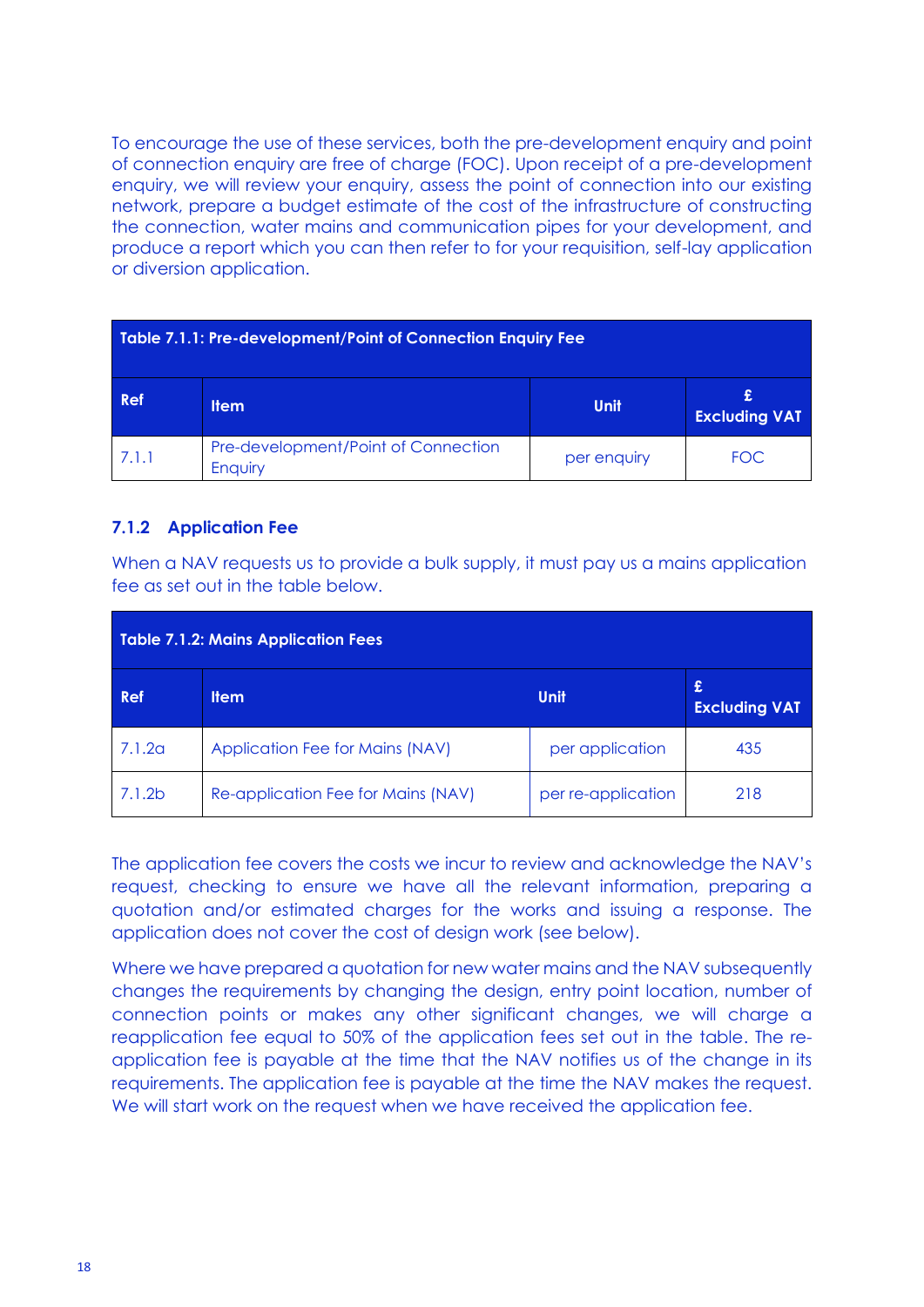### **7.1.3 Design Fee**

To provide a quotation and/or estimated charge for the new connection for bulk supply, we will need to prepare a design of the infrastructure needed to take water from our existing mains to the point of connection to the NAV's infrastructure. If we need to make a visit to the site to carry out a survey, this is included in the mains design fee.

| <b>Table 7.1.3: Design Fees</b> |                            |                        |                             |                                      |                                      |
|---------------------------------|----------------------------|------------------------|-----------------------------|--------------------------------------|--------------------------------------|
|                                 |                            |                        | £<br><b>Excluding VAT</b>   |                                      |                                      |
| <b>Ref</b>                      | <b>Item</b>                | <b>Unit</b>            | <b>Design</b><br><b>Fee</b> | <b>Minor Design</b><br><b>Change</b> | <b>Major Design</b><br><b>Change</b> |
| 7.1.3                           | <b>Mains Design</b><br>Fee | Per Bulk<br>connection | 851                         | <b>FOC</b>                           | 426                                  |

The mains design fee is payable at the time the NAV makes an application for a connection.

A minor design change is:

- a. a change to the site boundary; or
- b. a change to the size of the water main; or
- c. adding, removing or changing the location of the communication pipes.

We understand the complexities and nature of the work involved with managing development sites, therefore as outlined in Table 7.1.3 above, these changes are completed free of charge.

A major design change is:

a. a change of route or layout of the water mains on site; or

b. a change to the point of connection of new water mains to the existing network; or

c. a change to the overall water demand of the site; or

d. changing the phasing plan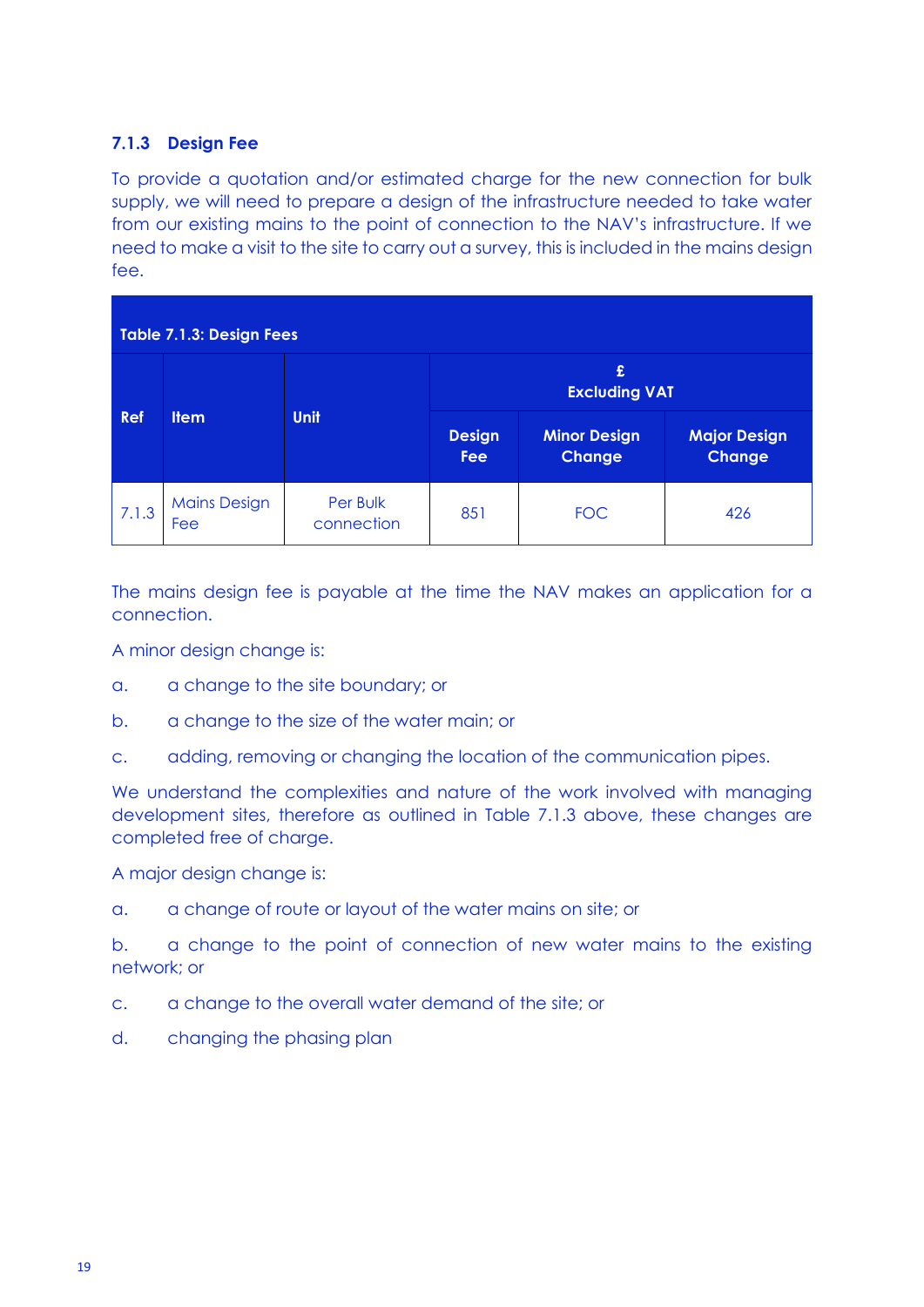### **7.1.4 Administration Fee**

When a NAV requests us to provide a bulk supply, it must pay us a mains administration fee, comprised of a fixed and variable element as in the table. The variable element relates to the length of mains required to take water from our existing main to the point of connection to the NAV's infrastructure. It does not include the length of mains beyond the point of connection (which the NAV is responsible for).

The mains administration fee recovers our costs of planning, organising, project managing, inspecting and commissioning of the water main and works necessary to connect to our water main

|       | Table 7.1.4: Mains Administration Fees |                    |                                     |
|-------|----------------------------------------|--------------------|-------------------------------------|
| Ref   | <b>Item</b>                            | <b>Unit</b>        | £<br><b>Excluding</b><br><b>VAT</b> |
| 7.1.4 | <b>Mains Administration Fee</b>        | per<br>application | 958                                 |

### **7.1.5 Charges for Laying Water Mains**

Our charges for laying mains between our existing water network and the point of connection to the NAV's infrastructure, are reflected in Table 8.5 of the [new](https://www.affinitywater.co.uk/docs/developer/2022/New-Connection-Charging-Arrangements-22-23.pdf)  [connection charging arrangements.](https://www.affinitywater.co.uk/docs/developer/2022/New-Connection-Charging-Arrangements-22-23.pdf)

### **7.1.6 Charges for Installing Accessories**

Our charges for installing additional accessories such as valves or fire hydrants for NAVs are reflected in Table 8.6 of the [new connection charging arrangements.](https://www.affinitywater.co.uk/docs/developer/2022/New-Connection-Charging-Arrangements-22-23.pdf) Affinity Water do not pass the cost of bulk meters onto NAV customers.

### **7.1.6 Charges for Connecting Mains to our Network**

Our charges for connecting the mains we have constructed between our existing water network and the point of connection to the NAV's infrastructure, to our existing water supply system, are reflected in Table 8.7 of the new connection charging [arrangements.](https://www.affinitywater.co.uk/docs/developer/2022/New-Connection-Charging-Arrangements-22-23.pdf)

## <span id="page-19-0"></span>7.2 Infrastructure charges

Infrastructure charges recover contributions towards network reinforcement costs that we incur when additional demands are placed on our network by new connections. Infrastructure charges do not relate to the costs of reinforcing, upgrading or otherwise developing existing infrastructure to address pre-existing deficiencies in capability or capacity.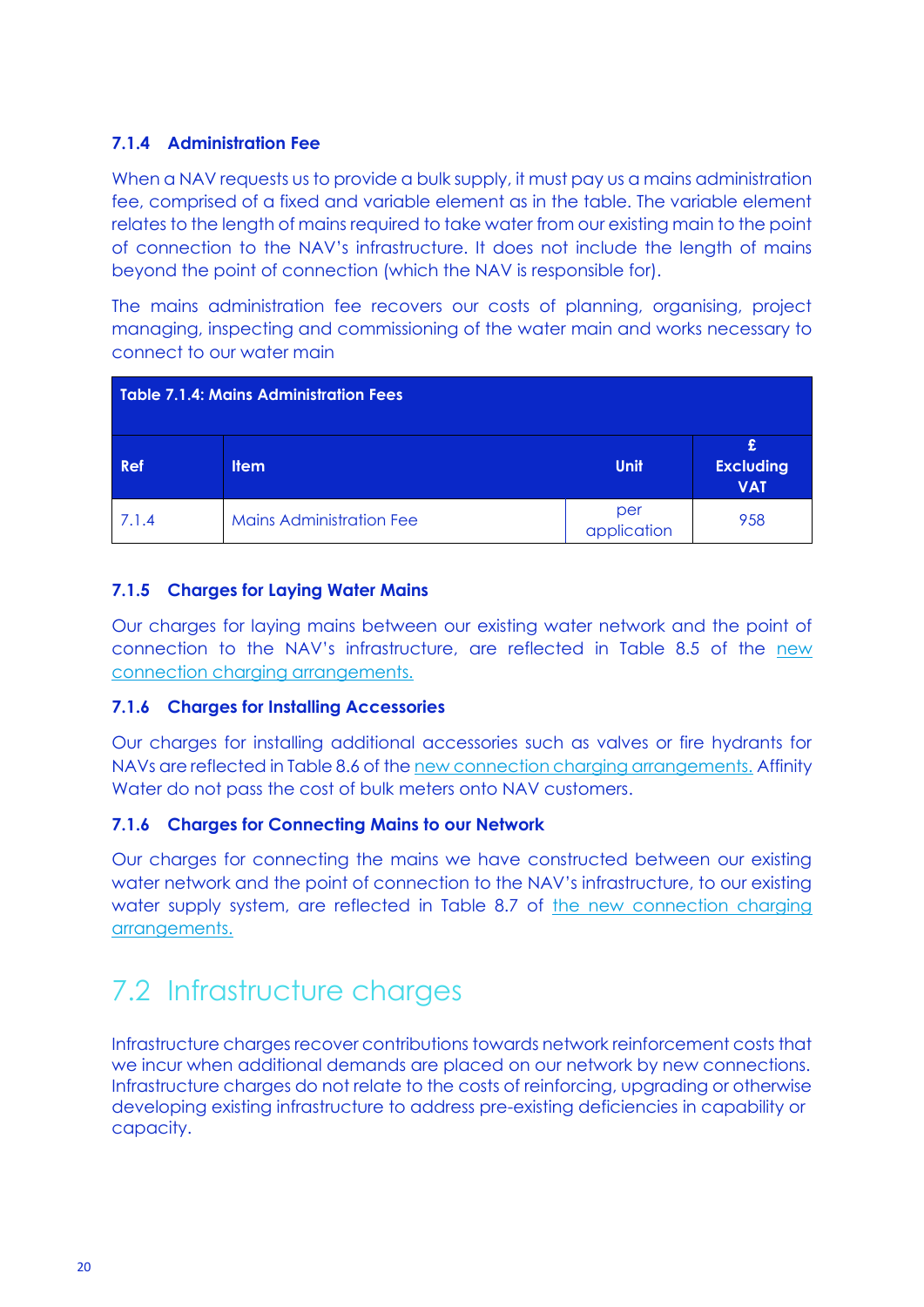Infrastructure charges are payable for the connection (whether directly or indirectly) of any premises (not previously connected to a supply of water, provided by us or another water undertaker) using water for domestic purposes, to our existing network or mains.

This will include cases where a site is being developed or redeveloped by means of conversion or extension of an existing building or buildings, resulting in a significant increase in demand. The infrastructure charge is additional to any charges for site specific works, for example providing a water main to take water from our existing mains to the NAV site boundary.

We will recover infrastructure charges from the NAV. The infrastructure charges will be calculated in the same way as infrastructure charges payable by other new connection customers. Typically, for NAV developments the standard water infrastructure charge will apply.

The infrastructure charge is a £ per property charge based on dividing our network reinforcement costs over a five-year period, by the total number of new properties connected over the same period. The 2022/23 charge can be found in the table below.

| Table 7.2: Infrastructure Charge     | <b>Excluding VAT</b> |         |         |  |
|--------------------------------------|----------------------|---------|---------|--|
| Charging period                      | 2020/21              | 2021/22 | 2022/23 |  |
| Standard water infrastructure charge | 375                  | 249     | 366     |  |

Further Details of our infrastructure charge can be found in Section 17 of our [new](https://www.affinitywater.co.uk/docs/developer/2022/New-Connection-Charging-Arrangements-22-23.pdf)  [connection charging arrangements.](https://www.affinitywater.co.uk/docs/developer/2022/New-Connection-Charging-Arrangements-22-23.pdf)

## <span id="page-20-0"></span>7.3 Income Offset

An income offset payment may be made for all new connections (including those provided indirectly by a NAV) where an infrastructure charge is applicable. The income offset is now made against the infrastructure charge where prior to 1 April 2020 it was made against requisition charges. We will apply an income offset for each new

connection for a supply of water to the premises.

The income offset value for 2022/23 can be found in the table below. For further details on the income offset value and calculation, please refer to Section 17 of our [new](https://www.affinitywater.co.uk/docs/developer/2022/New-Connection-Charging-Arrangements-22-23.pdf)  [connection charging arrangements.](https://www.affinitywater.co.uk/docs/developer/2022/New-Connection-Charging-Arrangements-22-23.pdf)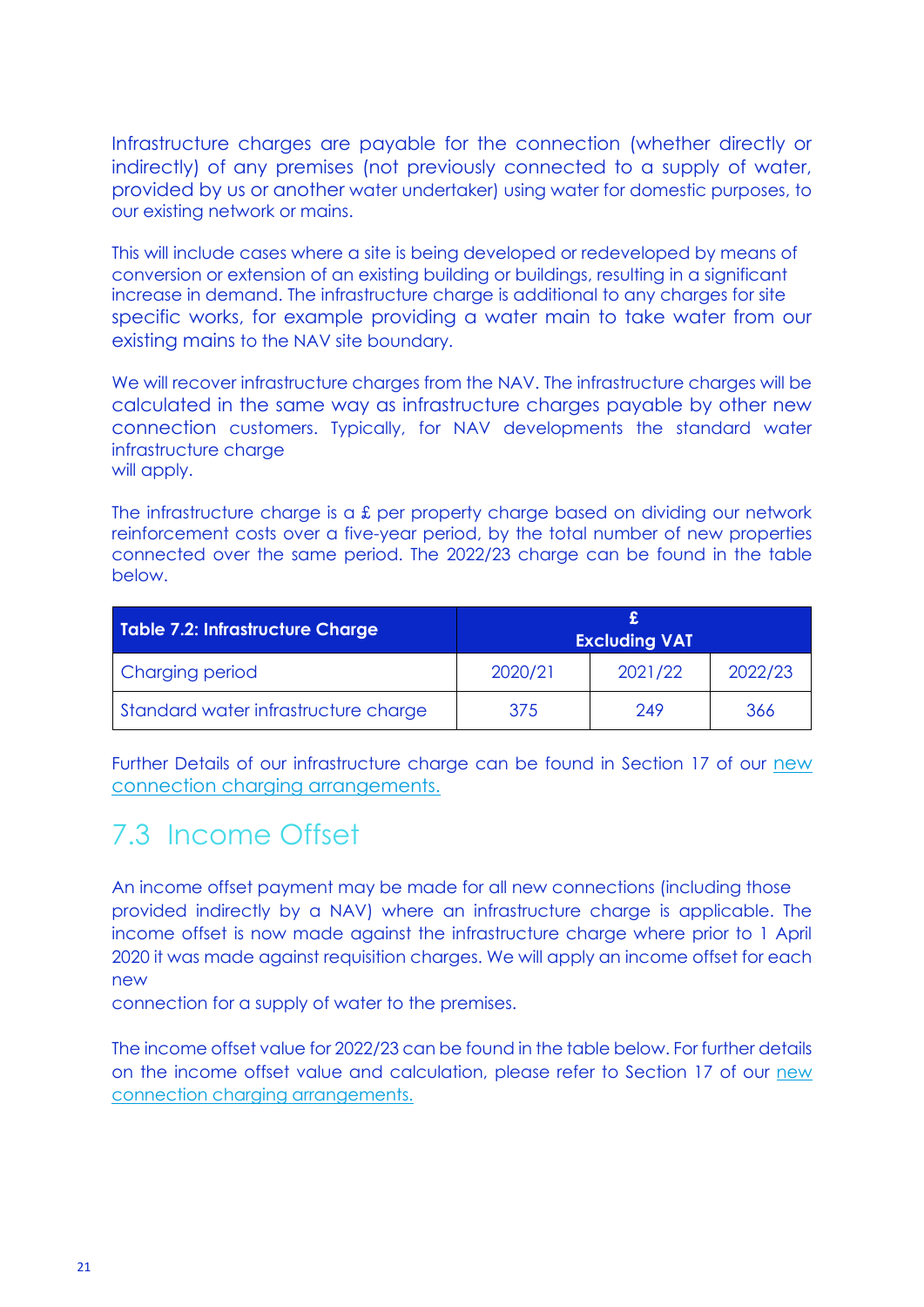| Table 7.3: Income offset          | £ Excluding VAT |
|-----------------------------------|-----------------|
| Charging period                   | 2022/23         |
| l Calculated Income Offset Value. | 344.70          |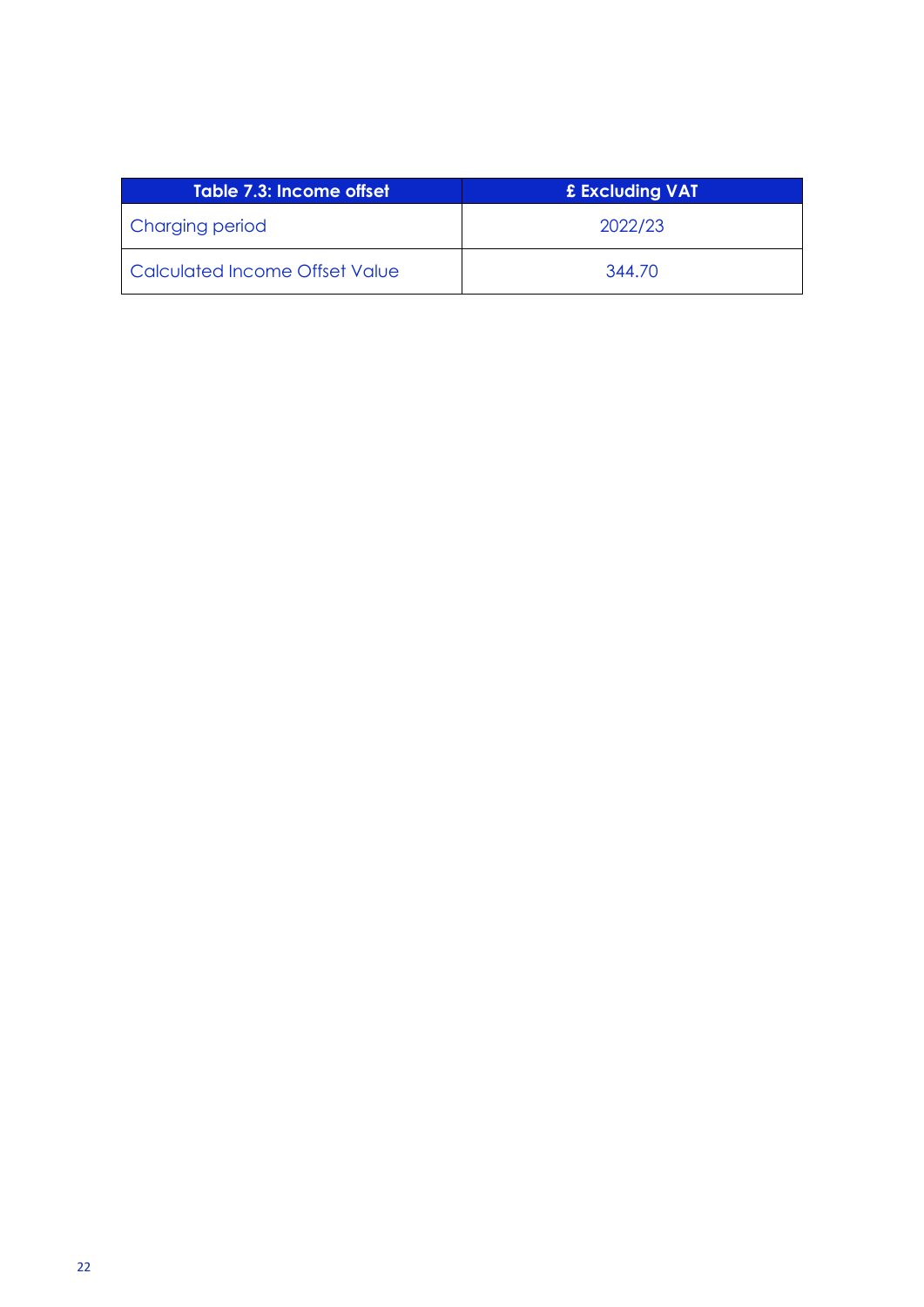## <span id="page-22-0"></span>**Appendix 1 Worked Example of Relevant Wholesale Tariff**

This example assumes a NAV has 351 properties over two sites in our area of operation:

- A site in our Central region, consisting of 250 residential properties and 1 business property (with a 25mm meter) Each residential property has an average annual demand 120 m3/year, and the business property 500m3/year.
- A site in our East region with 100 residential properties, each using 85m3/year.

The relevant wholesale tariff is the wholesale charge, built up from our published wholesale tariff rates (see section 2), that would apply if we, rather than the NAV supplied the end customers.

#### **Appendix 1 Table 1 – Relevant wholesale tariff**

| <b>Item</b>                                                  | <b>Charge</b><br><b>Multiplier</b>            | <b>Fixed Charge</b><br>(E/year)     | <b>Revenue (£)</b> |
|--------------------------------------------------------------|-----------------------------------------------|-------------------------------------|--------------------|
| No. of residential sites (Central)                           | 250                                           | 16.80                               | 4,200.00           |
| No. of businesses sites (Central)                            |                                               | 29.40                               | 29.40              |
| No. of residential sites (East)                              | 100                                           | 16.80                               | 1,680.00           |
| Subtotal fixed charges                                       |                                               |                                     | 5,909.40           |
| <b>Item</b>                                                  | <b>Charge</b><br><b>Multiplier</b>            | <b>Volumetric</b><br>rate $(E/m^3)$ | <b>Revenue (£)</b> |
| Volumetric demand residential (Central)<br>(m <sup>3</sup> ) | 30,000<br>(250<br>properties @<br>120m3 each) | 0.9844                              | 29,532.00          |
| Volumetric demand business (Central) (m <sup>3</sup> )       | 500                                           | 0.9957                              | 497.85             |
| Volumetric demand residential(East) (m <sup>3</sup> )        | 8,500<br>(100)<br>properties @<br>85m3 each)  | 1.6777                              | 14,260.45          |
| Subtotal volumetric charges                                  |                                               |                                     | 44,290.30          |
| Total                                                        |                                               |                                     | 50,199.70          |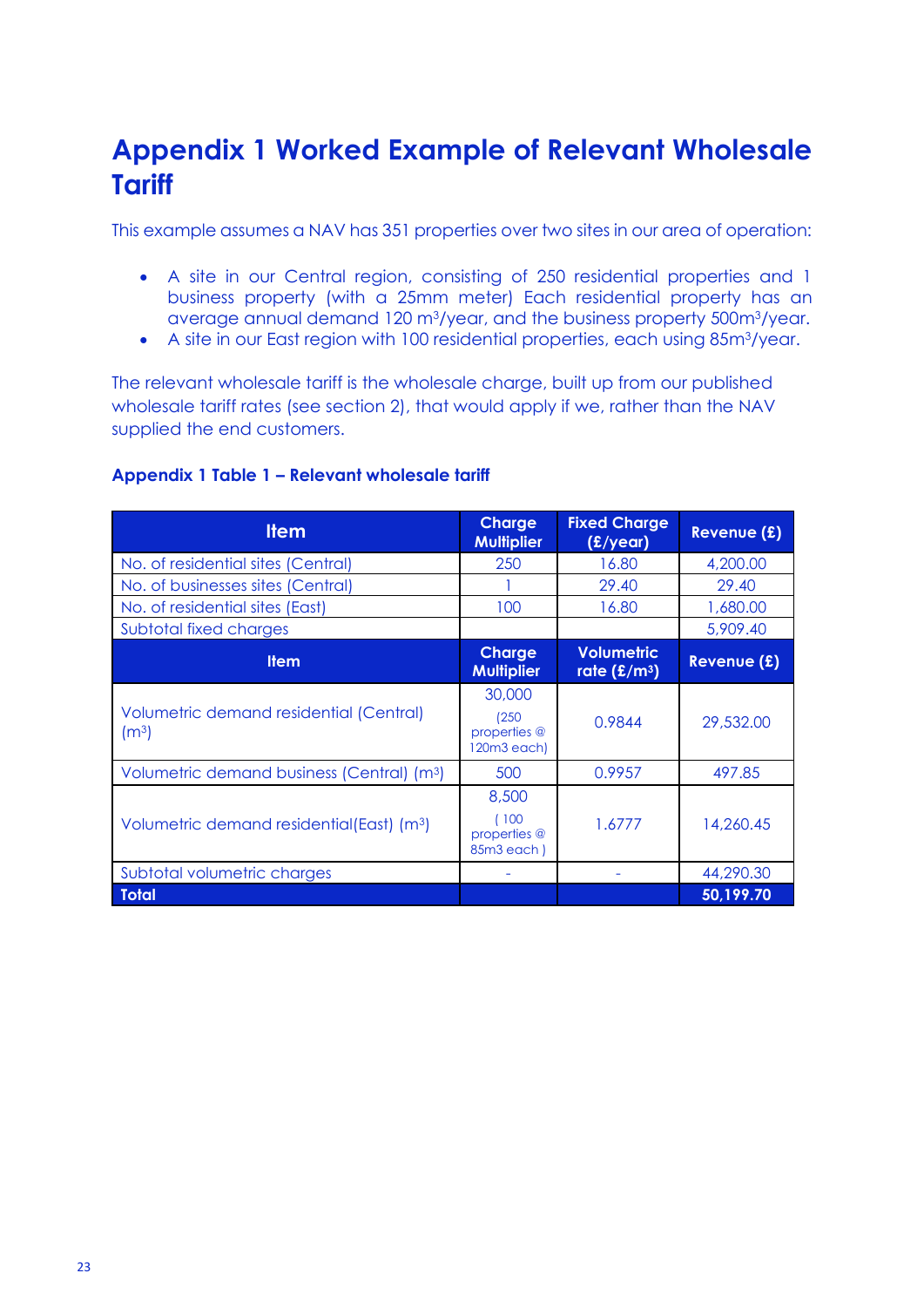## <span id="page-23-0"></span>**Appendix 2 Worked Example of Bulk Supply Tariff**

Using the same example as Appendix 1, we consider a NAV with 351 properties, over two sites in our area of operations:

- A site in our Central region, consisting of 250 residential properties and 1 business property (with a 25mm meter) Each residential property has an average annual demand 120m3/year, and the business property 500m3/year.
- A site in our East region with 100 residential properties, each using 85m3/year.

Our approach to setting bulk tariffs, based on setting a negative fixed charge (to credit avoided on-site ongoing costs), and a volumetric rate (to recover our costs and preserve environmental incentives) is described in part 6. Table 1 below sets out a worked example.

### **Appendix 2 Table 1 – Bulk supply tariff**

| <b>Item</b>                                                  | <b>Charge</b><br><b>Multiplier</b> | <b>Fixed Charge</b><br>(E/year) | Revenue (£) |
|--------------------------------------------------------------|------------------------------------|---------------------------------|-------------|
| Subtotal fixed charges (Worked example 1)                    | 351                                | 16.84                           | 5,909.40    |
| Deduction for avoided direct operating<br>$costs$ (£/prop)   | 351                                | $-14.64$                        | $-5,138.64$ |
| Deduction for avoided indirect operating<br>$costs$ (£/prop) | 351                                | $-12.16$                        | $-4,268.16$ |
| Deduction for avoided capital<br>maintenance costs (£/prop)  | 351                                | $-6.97$                         | $-2.446.47$ |
| <b>Negative Fixed Charge</b>                                 |                                    | $-16.93$                        | $-5,943.87$ |

| <b>Item</b>                                                  | <b>Charge</b><br><b>Multiplier</b>             | <b>Volumetric</b><br>rate $(E/m^3)$ | Revenue (£) |
|--------------------------------------------------------------|------------------------------------------------|-------------------------------------|-------------|
| Volumetric demand residential (Central)<br>(m <sup>3</sup> ) | 30,000<br>(250)<br>properties @<br>120m3 each) | 0.9557                              | 28,671.00   |
| Volumetric demand business (Central) (m <sup>3</sup> )       | 500                                            | 0.9557                              | 477.85      |
| Volumetric demand residential (East) (m <sup>3</sup> )       | 8,500<br>100<br>properties @<br>85m3 each)     | 1.6288                              | 13,844.80   |
| <b>NAV Volumetric Charge</b>                                 | 39,000                                         |                                     | 41,501.65   |
| <b>Total NAV Charge</b>                                      |                                                |                                     | 35,557.78   |

In this example, the NAV bulk supply tariff would comprise a negative fixed charge - £5,943.17 per year, and a positive volumetric rate £41,501.65 so the bulk supply charges are £35,557.78. This is 30% lower than the relevant wholesale starting point, £50,199.70 from worked example 1.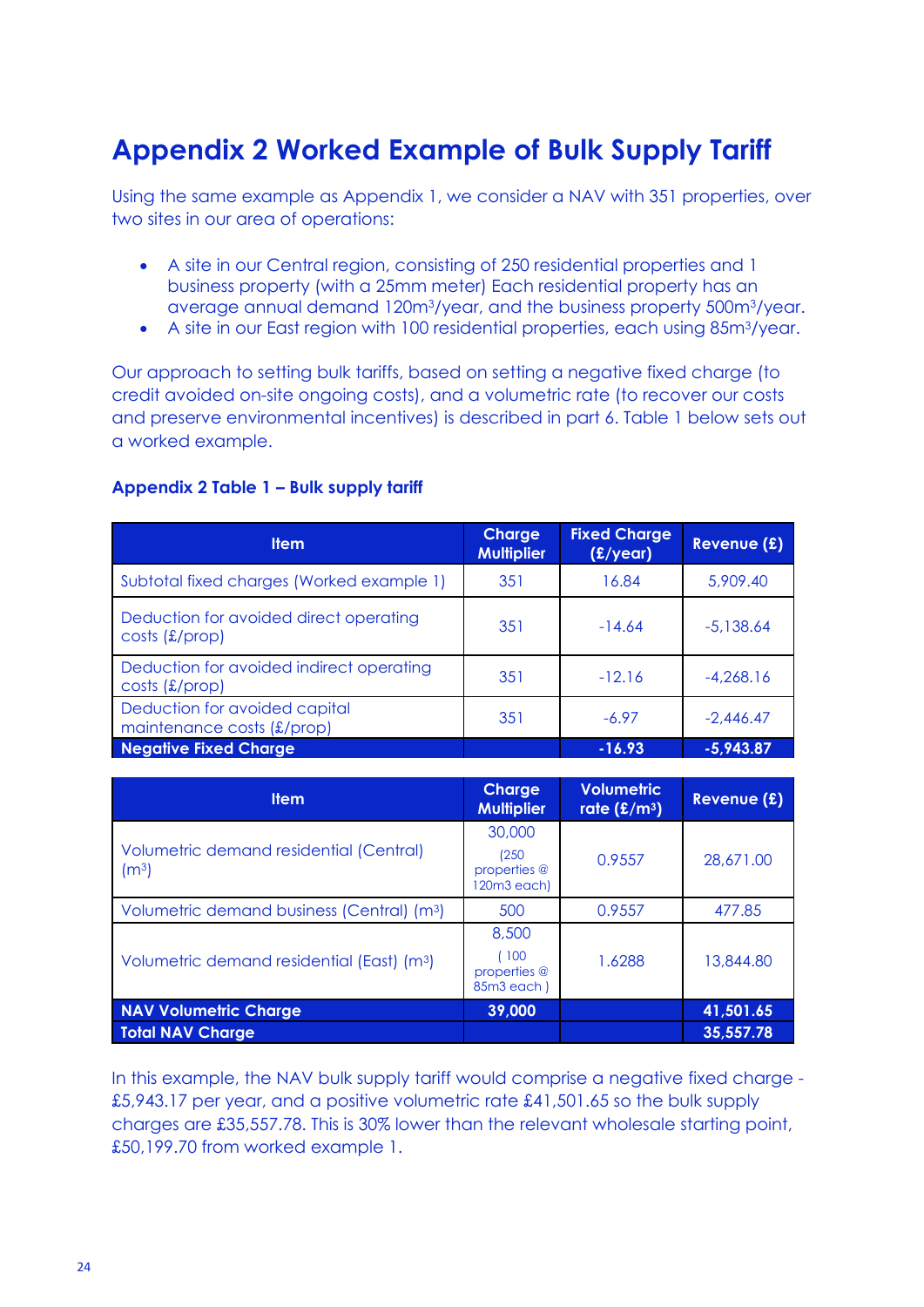## <span id="page-24-0"></span>**Appendix 3: Consistency with Bulk Supply Guidance**

Considering Ofwat's guidance published in January 2021, we provide information below on how we have updated our approach to achieve consistency with each relevant guideline.

| <b>Guidance</b>                                                                                                                                                                                                                                               | How we meet the guidance                                                                                                                                                                                                                                                                                                                                                                                                                                                                                                                                                                                                                                    |
|---------------------------------------------------------------------------------------------------------------------------------------------------------------------------------------------------------------------------------------------------------------|-------------------------------------------------------------------------------------------------------------------------------------------------------------------------------------------------------------------------------------------------------------------------------------------------------------------------------------------------------------------------------------------------------------------------------------------------------------------------------------------------------------------------------------------------------------------------------------------------------------------------------------------------------------|
| an expectation that incumbents use<br>menu-based approaches so that<br>charges reflect the actual mix of<br>properties in the relevant starting<br>point, making bulk charges for new<br>appointees more cost reflective and<br>accessible to new appointees; | We use the menu-based approach, by reflecting<br>the actual number and mix of properties within<br>NAV appointments where we are the bulk supplier.<br>We approach NAVs to obtain accurate estimates<br>of the number, types of properties and estimated<br>consumption for this purpose                                                                                                                                                                                                                                                                                                                                                                    |
| a clarified approach to large user<br>tariffs, ensuring all incumbents adopt<br>the wholesale minus approach for at<br>least all new sites while recognising<br>transitional arrangements may be<br>needed for existing sites;                                | We do not use the large user tariff for the relevant<br>wholesale tariff for any sites. We would only do so<br>in the case where a NAV site contained large<br>customers that would qualify for our large user tariff<br>in their own right.                                                                                                                                                                                                                                                                                                                                                                                                                |
| a preference for <b>bottom-up cost</b><br>estimation approaches when<br>incumbents calculate their avoided<br>costs to promote the development<br>of more cost-reflective charges;                                                                            | We have built our estimates of avoided costs by<br>studying our costs at cost centre level. Whilst this<br>may not represent a fully bottom-up approach we<br>are actively participating in industry working<br>groups to develop bottom-up costing approaches.<br>When this work is concluded we will review our<br>approach and adjust it as needed.<br>We have used the CEPA report to identify costs<br>that are capable of being avoided and have re-<br>considered the appropriateness of cost drivers. In<br>all cases we are now using the number of<br>properties and the length of mains as cost drivers,<br>in line with CEPA's recommendations. |
| a clarification that <i>indirect</i> costs that<br>are avoided by incumbents due to<br>the entry of a new appointee should<br>be included in the estimation of<br>avoided costs;                                                                              | We have included a proportion of our indirect<br>costs, as allocated to the treated water distribution<br>activity. We have allocated indirect costs<br>according to proportions of FTEs employed in each<br>business segment (retail, water resources, raw<br>water transport, treatment and treated water<br>distribution).                                                                                                                                                                                                                                                                                                                               |